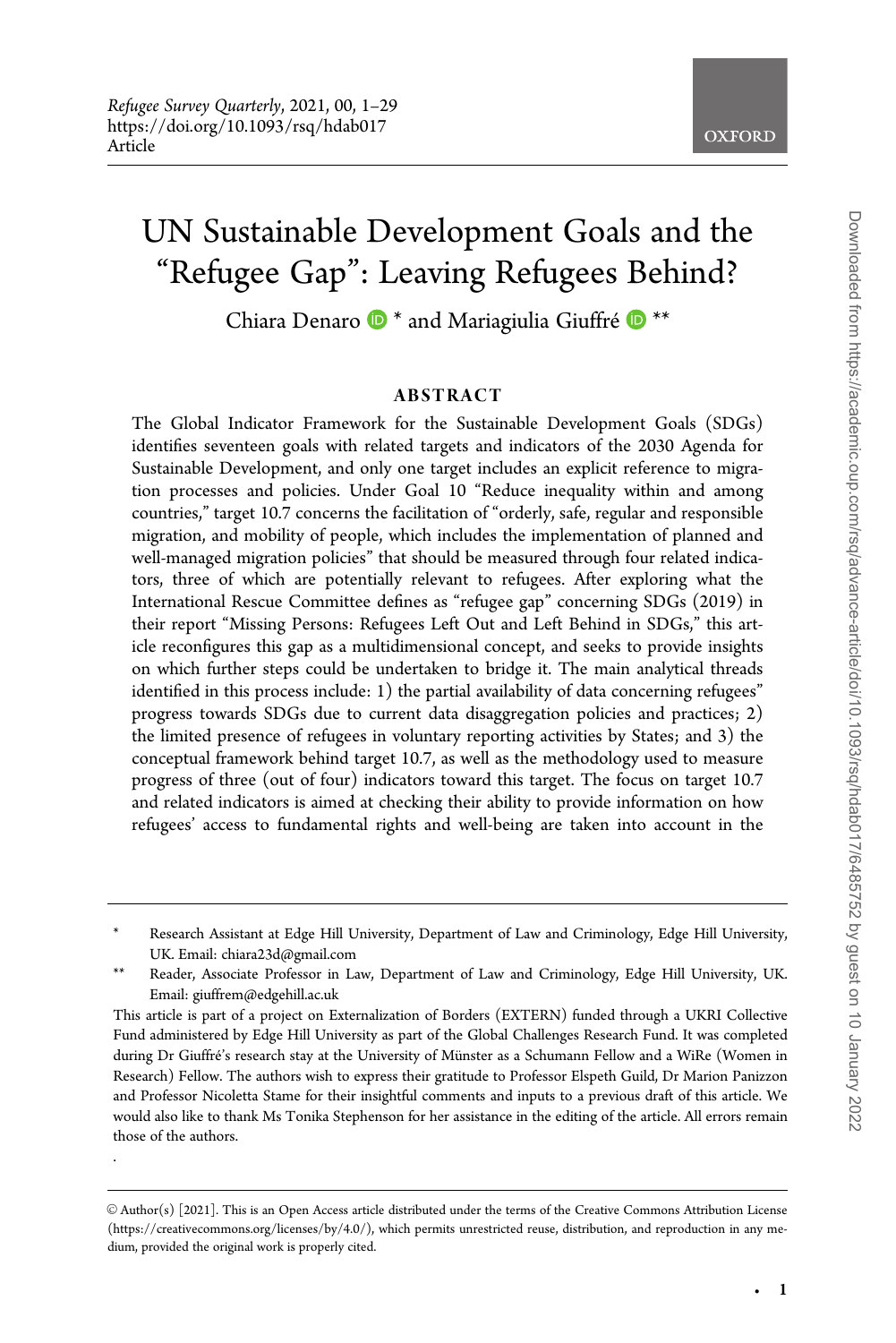assessment of so-called "well managed migration policies." From a methodological point of view, our analysis has also been supported by semi-structured interviews with the main experts on the issue, having key roles both in the conceptualization of the SDG refugee gap and in the definition and proposal of three selected indicators. To conclude, this article will ask whether and to what extent the refugee gap is still present despite the inclusion of a new refugee dedicated indicator in 2020 and despite the UNHCR's advocacy efforts to include the forcibly displaced dimension in disaggregation policies. Moreover, it will investigate how such a gap can potentially be closed and whether the definition of "well-managed migration policies" is sufficiently comprehensive, is able to involve refugees in the assessment of progress towards SDGs and is consistent with the SDGs-linked principle of "leaving no one behind."

KEYWORDS: sustainable development goals, refugee gap, human rights, well-managed migration policies, indicators

#### 1. INTRODUCTION

The 2030 Sustainable Development Goals (SDGs) Agenda, agreed in 2015, was centred on shared commitments to peace and prosperity, reduction of poverty and inequalities, economic growth, and improvement of health and education in the world over. This vision shared by all 193 UN Member States had the underlying critical objective to "Leave No One Behind," with particular attention to "vulnerable populations," such as refugees, internally displaced persons, and migrants.

Nevertheless, as stressed by the International Rescue Committee (IRC) (2019) in their report "Missing Persons: Refugees Left out and Left Behind in the  $SDGs''$ , and acknowledged by the United Nations High Commissioner for Refugees (UNHCR)  $(2019)<sup>2</sup>$  refugees and other forcibly displaced people were de facto set aside, neglected and ignored. In particular, according to the IRC study, which was grounded on the analysis of Voluntary National Reports (VNRs) submitted by States in 2019 and focused on five selected  $SDGs$ ,<sup>3</sup> despite the inclusion in the SDG framework of an explicit reference to the "need to increase significantly the availability of high-quality, timely and reliable data disaggregated by [...] migratory status (target 17.18)," the availability of information on refugees' progress in achieving  $SDGs$  was extremely limited, or even inexistent.<sup>4</sup>

As underlined by the IRC (2019), despite there being 25.9 million refugees in the world, they are not mentioned in any official SDG progress reports and they are not part of any national medium and long-term development plans. Out of 42 countries that, in 2019, submitted VNR, voluntarily drafted by different countries in order to report the state of the art concerning the achievement of SDGs, only 13 referred to

- 2 UNHCR (2019), Including Forced Displacement in the SDGs: A New Refugee Indicator, available at: [https://](https://www.unhcr.org/blogs/including-forced-displacement-in-the-sdgs-a-new-refugee-indicator/) [www.unhcr.org/blogs/including-forced-displacement-in-the-sdgs-a-new-refugee-indicator/](https://www.unhcr.org/blogs/including-forced-displacement-in-the-sdgs-a-new-refugee-indicator/) (last visited 18 May 2021).
- 3 The four selected goals analysed in the IRC report Missing Persons. Refugees left out and left behind in SDGs (2019), were: Goal 1: Zero Poverty, Goal 2: Zero Hunger, Goal 4: Quality Education, Goal 5: Gender Equality, Goal 8: Decent Work and Economic Growth.
- 4 See p. 3, IRC (2019), Missing Persons: Refugees Left Out and Left Behind in the SDG, available at: [https://](https://migrationdataportal.org/resource/missing-persons-refugees-left-out-and-left-behind-sdgs) [migrationdataportal.org/resource/missing-persons-refugees-left-out-and-left-behind-sdgs](https://migrationdataportal.org/resource/missing-persons-refugees-left-out-and-left-behind-sdgs) (last visited 18 May 2021).

<sup>1</sup> IRC (2019), Missing Persons: Refugees Left Out and Left Behind in the SDG, available at: [https://migrationda](https://migrationdataportal.org/resource/missing-persons-refugees-left-out-and-left-behind-sdgs) [taportal.org/resource/missing-persons-refugees-left-out-and-left-behind-sdgs](https://migrationdataportal.org/resource/missing-persons-refugees-left-out-and-left-behind-sdgs) [Accessed 18 May 2021].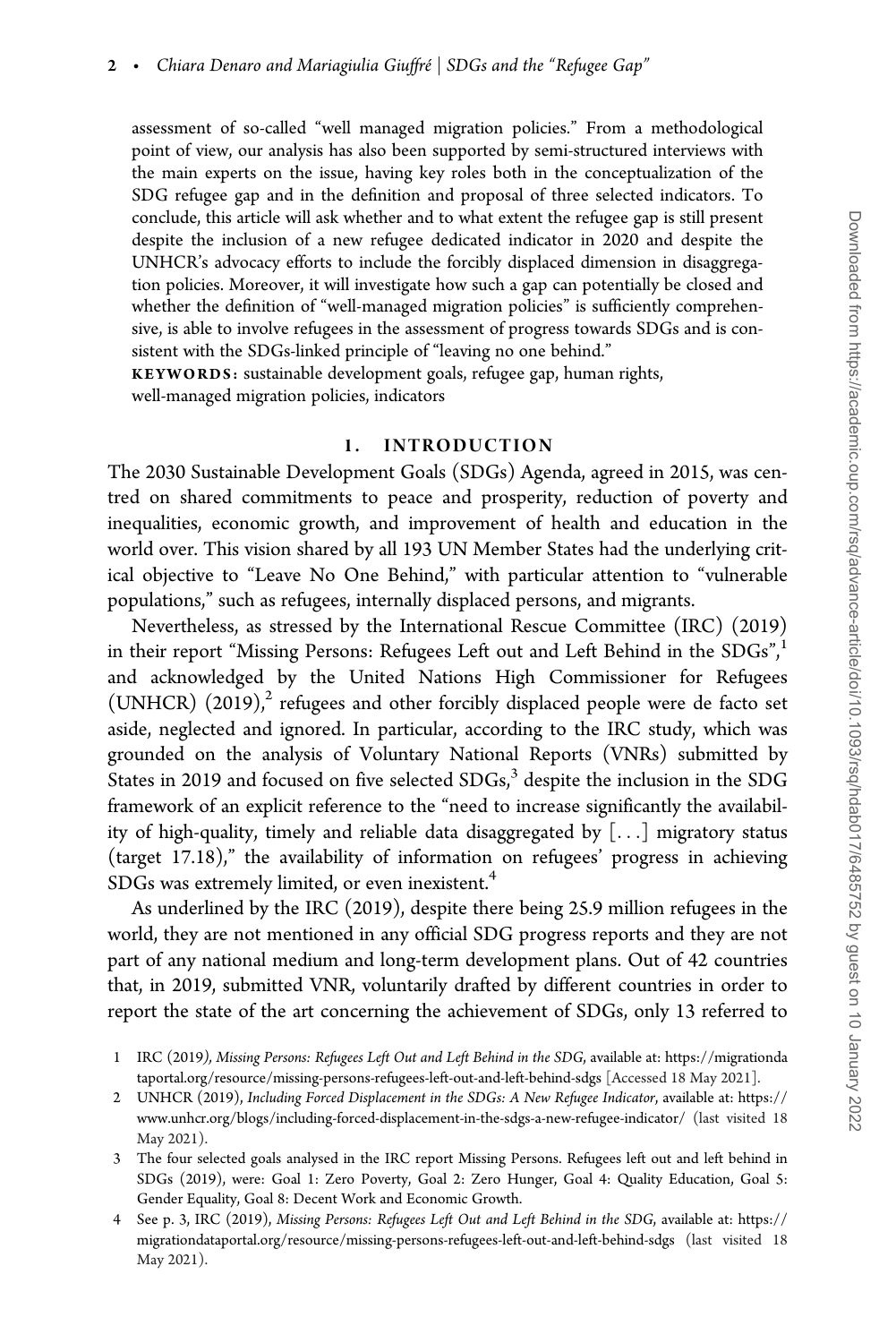the well-being of refugees without including data to measure their progress toward the SDGs.<sup>5</sup> This lack of refugees' visibility within the Voluntary National Reporting system is what the IRC epitomizes as the "SDG refugee gap."<sup>6</sup>

In parallel with the development of the SDG Agenda and starting with the 2016 New York Declaration on Refugees and Migrants, $^7$  several steps were undertaken in the way of defining a global approach to refugee policies. First, through the adoption of the Comprehensive Refugee Response Framework (CRRF), and in December 2018, through the Global Compact on Refugees.<sup>8</sup> The CRRF, defined in the framework of the 2016 New York Declaration for Refugees and Migrants, identified four main goals which were subsequently re-affirmed by the Global Compact on Refugees with the aim of strengthening the international response to large movements of refugees and protracted refugee situations. These were: 1) to ease the pressures on host countries; 2) to enhance refugee self-reliance; 3) to expand access to third-country solutions; and 4) to support conditions in countries of origin for return in safety and dignity. In December 2019, at the Global Refugee Forum in Geneva,<sup>9</sup> States made pledges toward the goals of the Global Compact on Refugees (GCR).10 Prior, in July 2019, a dedicated indicator framework was defined by UNHCR in order to facilitate the measurement of progress in achieving the four goals set out by the CRRF and the GCR  $(2019)^{11}$ 

Unfortunately, even if reciprocally referring to each other as deeply related processes, the GRC and SDG frameworks seem to follow separate pathways to investigate global refugee policies. They have different goals and therefore, different indicator frameworks and measurement tools. More specifically, as underlined by the IRC (2019), the draft indicators developed to measure progress against the recently adopted GCR were barely aligned with SDGs.<sup>12</sup> In fact, looking at UNHCR (2020) documents which set out the ways in which the SDGs and the GCR are aligned, $13$ it is possible to state that this alignment is more conceptual than empirical, since beyond the identification of corresponding thematic areas between the two frameworks, indicators are different and relevant data are not comparable.

- 5 A few countries, such as Uganda, Colombia, and Ethiopia, have started to align their action plans to meet the longer-term needs of refugees with their national development plans. However, actual plans also end up to excluding refugees. See, IRC (2019).
- 6 Samman, E. et al. 2018. SDG progress: Fragility, crisis, and leaving no one behind. Overseas Development Institute and International Rescue Committee, available at: [https://www.rescue.org/report/sdg-progress-fra](https://www.rescue.org/report/sdg-progress-fragility-crisis-and-leaving-no-one-behin) [gility-crisis-and-leaving-no-one-behin](https://www.rescue.org/report/sdg-progress-fragility-crisis-and-leaving-no-one-behin) (last visited 18 May 2021).
- 7 UNHCR (2016), The New York Declaration for Refugees and Migrants, available at: [https://www.unhcr.org/](https://www.unhcr.org/new-york-declaration-for-refugees-and-migrants.html#compactonmigration) [new-york-declaration-for-refugees-and-migrants.html#compactonmigration](https://www.unhcr.org/new-york-declaration-for-refugees-and-migrants.html#compactonmigration) (last visited 18 May 2021).
- 8 UNHCR (2018), The Global Compact on Refugees, available at: [https://www.unhcr.org/ph/the-global](https://www.unhcr.org/ph/the-global-compact-on-refugees)[compact-on-refugees](https://www.unhcr.org/ph/the-global-compact-on-refugees), full text here:<https://www.unhcr.org/5c658aed4> (last visited 18 May 2021).
- 9 UNHCR (2019), The Global Refugee Forum, available at: [https://www.unhcr.org/global-refugee-forum.](https://www.unhcr.org/global-refugee-forum.html) [html](https://www.unhcr.org/global-refugee-forum.html) (last visited 18 May 2021).
- 10 UNHCR (2019), Pledges and Contribution Dashboard, available at: [https://globalcompactrefugees.org/](https://globalcompactrefugees.org/channel/pledges-contributions) [channel/pledges-contributions](https://globalcompactrefugees.org/channel/pledges-contributions) (last visited 18 May 2021).
- 11 UNHCR (2019b), The Global Compact on Refugees, The indicator framework. [https://www.unhcr.org/](https://www.unhcr.org/5cf907854.pdf) [5cf907854.pdf](https://www.unhcr.org/5cf907854.pdf) (last visited 18 May 2021).
- 12 See p. 3, IRC (2019), Missing Persons: Refugees Left Out and Left Behind in the SDG, available at: [https://](https://migrationdataportal.org/resource/missing-persons-refugees-left-out-and-left-behind-sdgs) [migrationdataportal.org/resource/missing-persons-refugees-left-out-and-left-behind-sdgs](https://migrationdataportal.org/resource/missing-persons-refugees-left-out-and-left-behind-sdgs) (last visited 18 May 2021).
- 13 UNHCR (2020), The Sustainable Development Goals and the Global Compact on Refugees, available at: <https://www.unhcr.org/5efcb5004.pdf> (last visited 18 May 2021).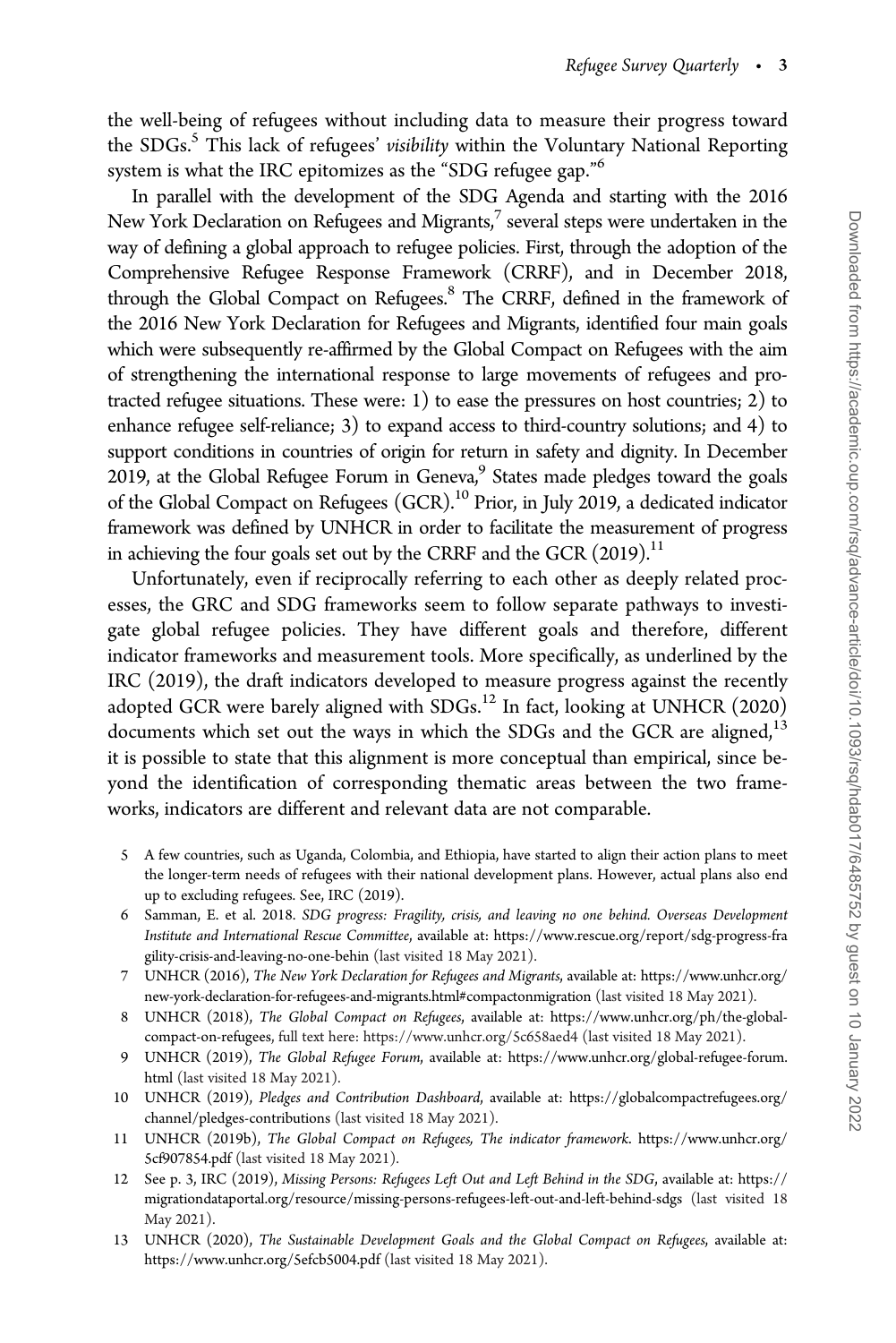The 2019 Global Sustainable Development Report, "The Future Is Now: Science for Achieving Sustainable Development" acknowledges that refugees are missing in the SDGs, but did not provide a clear plan to fill this gap.<sup>14</sup> Whilst on the one hand, it identified data disaggregation policies by refugee status as a key tool to address this issue, it emphasised the need to define a refugee dedicated indicator to be added to the SDGs indicators framework. In the framework of 2020 Comprehensive Review Process of SDGs, which was conducted by the Inter-Agency and Expert Group on Sustainable Development Goal Indicators  $(LAEG-SDGs)$ ,<sup>15</sup> new migration related indicators have been introduced, amongst which is a refugee dedicated indicator, referring to "the proportion of the population who are refugees, by country of origin" (10.7.4). Nevertheless, the way to give refugees an adequate significance and visibility in the SDG-related processes appears still to be long.

Currently, the Global Indicator Framework for the SDGs<sup>16</sup> identifies seventeen goals with related targets and indicators of the 2030 Agenda for Sustainable Development, and only Goal 10 includes an explicit reference to migration processes and policies. Target 10.7 concerns the facilitation of "orderly, safe, regular and responsible migration and mobility of people, including through the implementation of planned and well-managed migration policies." It should be measured through four related indicators, three of which are potentially quite relevant to refugees: indicator 10.7.2., which concerns "the number of countries with migration policies that facilitate orderly, safe, regular and responsible migration and mobility of people"; indicator 10.7.3., which focuses on "the number of people who died or disappeared in the process of migration towards an international destination<sup>"17</sup> and indicator 10.7.4. on the "proportion of the population who are refugees, by country of origin."<sup>18</sup>

The indicator 10.7.4 is the only one which explicitly mentions refugees that has been added to SDG framework within the 2020 Comprehensive Review,<sup>19</sup> following a joint proposal made by UNHCR and the Inter-Agency Expert Group on SDG (IAEG-SDGs).<sup>20</sup> According to the UNHCR, "the inclusion of this additional indicator ensures refugees are granted the specific importance accorded to them for the achievement of 2030 Agenda."<sup>21</sup>

- 14 Independent Group of Scientists appointed by the UN Secretary-General (2019), Global Sustainable Development Report 2019. The Future is Now: Science for Achieving Sustainable Development, available at: [https://sustainabledevelopment.un.org/content/documents/24797GSDR\\_report\\_2019.pdf](https://sustainabledevelopment.un.org/content/documents/24797GSDR_report_2019.pdf) (last visited 18 May 2021).
- 15 See IAEG-SDGs, "2020 Comprehensive Review Process", available at: [https://unstats.un.org/sdgs/iaeg](https://unstats.un.org/sdgs/iaeg-sdgs/2020-comp-rev/)[sdgs/2020-comp-rev/](https://unstats.un.org/sdgs/iaeg-sdgs/2020-comp-rev/) (last visited 18 May 2021).
- 16 SDG Indicators, Global Indicator Framework for the Sustainable Development Goals and Targets of the 2030 Agenda for Sustainable Development, available at:<https://unstats.un.org/sdgs/indicators/indicators-list/> (last visited 18 May 2021).
- 17 IAEG-SDGs (2020), Comprehensive Review Proposals Submitted to the 51st session of the United Nations Statistical Commission for its consideration, available at: [https://unstats.un.org/sdgs/iaeg-sdgs/](https://unstats.un.org/sdgs/iaeg-sdgs/2020-comprev/UNSC-proposal/) [2020-comprev/UNSC-proposal/](https://unstats.un.org/sdgs/iaeg-sdgs/2020-comprev/UNSC-proposal/) (last visited 18 May 2021).
- 18 UNHCR (2019), see footnote 3.
- 19 See footnote 17.
- 20 See the official website of Sustainable Development Goals, available at:<https://unstats.un.org/sdgs/> (last visited 18 May 2021).
- 21 UNHCR (2019), see footnote 3.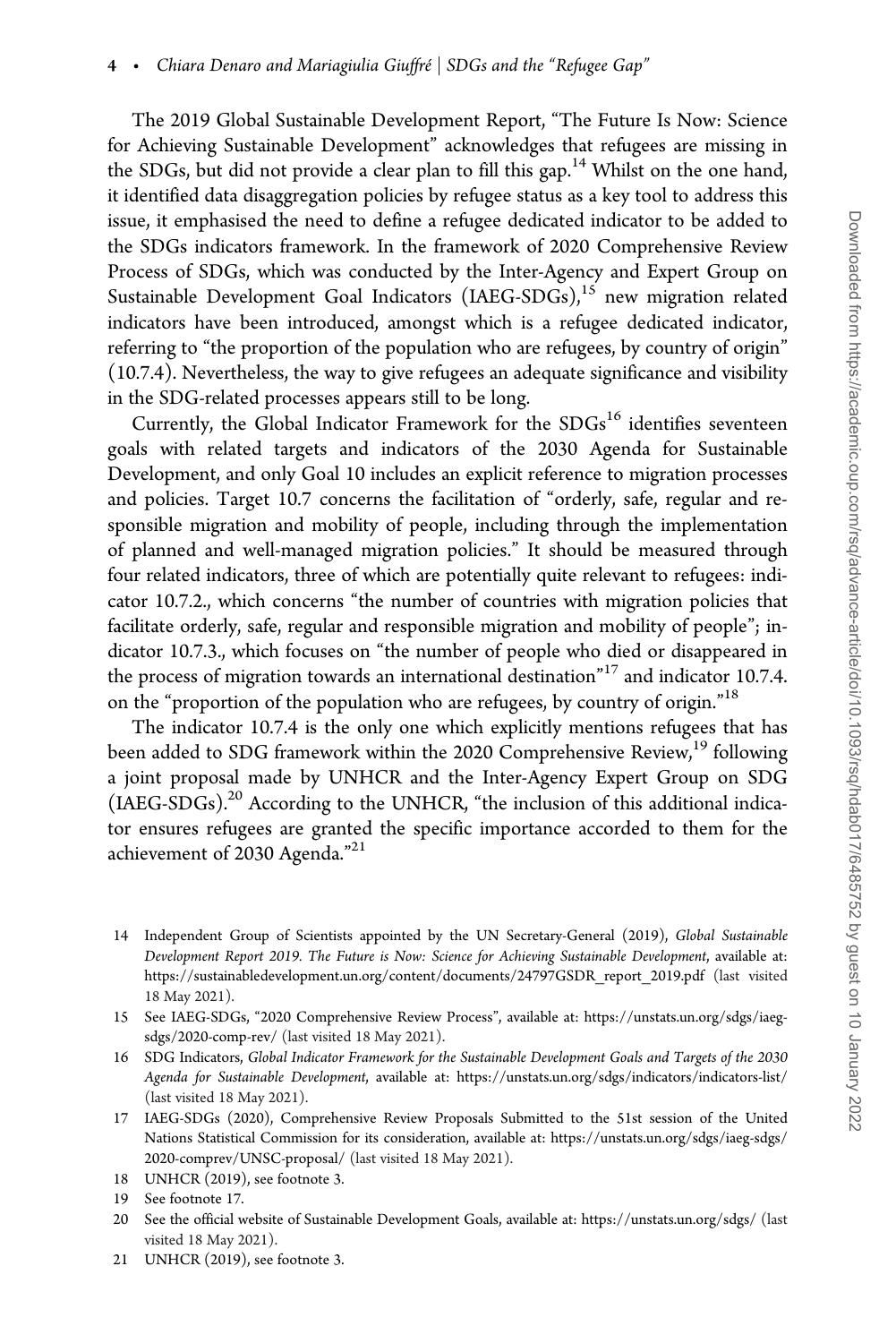However, as highlighted by the United Nations Statistic Division (UNSTAT) and discussed in the following paragraphs, not all the indicators are conceptually clear, an internationally established methodology and standards are not always available, and lastly, data are not regularly produced by all the countries.<sup>22</sup> Therefore, this article advances a re-definition of "refugee gap" concept concerning the SDGs as a multidimensional notion, and purports to provide insights on which further steps could be undertaken to bridge it. It asks whether and to what extent the refugee gap is still present despite the inclusion of a refugee dedicated indicator in 2020, and despite the UNHCR's advocacy efforts to include the forcibly displaced dimension in disaggregation policies. Moreover, it will investigate whether the definition of "well-managed migration policies" is sufficiently comprehensive, able to include refugees in the assessment of progress towards SDGs, and consistent with the SDGs linked principle of "leaving no one behind."

Considering the broader conceptualization of refugee well-being and their rights, it can be argued that data disaggregation by forced displacement of most of the SDGs, or at least of the 12 indicators selected by the UNHCR, would be able to provide an overview of refugee policies in a specific country.<sup>23</sup> Data disaggregation encompasses refugees' access to education, employment, drinking water, housing, etc. However, what seems to be lacking is any data on the impact of migration policies on refugees' rights during their journey (i.e., the right to leave, the right to non-refoulement as well as the right to have dignified access to the territory of a safe country and to asylum procedures), especially considering that migrants apprehended in extraterritorial contexts, at the border or confined in transit zones run a higher risk of human rights violations due to a greater lack of monitoring as well as stability and transparency of the procedures.

From a methodological perspective, beyond an in-depth analysis of available documents related to SDG framework, with particular attention to Goal 10, target 10.7 and related indicators, our analysis has been supported by interviews with experts on the issue, having key roles both in our proposed conceptualization of the SDG gap concerning refugees (i.e., representatives of the International Rescue Committee) and in the definition and proposal of three selected indicators (i.e., members of the International Organization for Migration (IOM) and the United Nations High Commissioner for Refugees (UNHCR)). Representatives of IOM, which is the co-custodian agency of indicators 10.7.2. and 10.7.3, as well as the UNHCR, which is the custodian agency for indicator 10.7.4, have been invited to discuss with us the main shortcomings of the current SDG framework concerning refugee representation, and to provide insights with a view to improving the condition of refugees involved in the migration policies of countries of origin, transit, and destination.

Starting from the IRC (2019) definition of refugee gap concerning SDGs, Section 1 of this article advances a multidimensional conceptualization of the gap as potentially made of different components, such as: 1) existing limits in the implementation of a data disaggregation strategy based on refugee status; 2) limited sensitiveness to

23 See Section 1 for a list of these 12 selected indicators.

<sup>22</sup> IRC (2019) see footnote 2.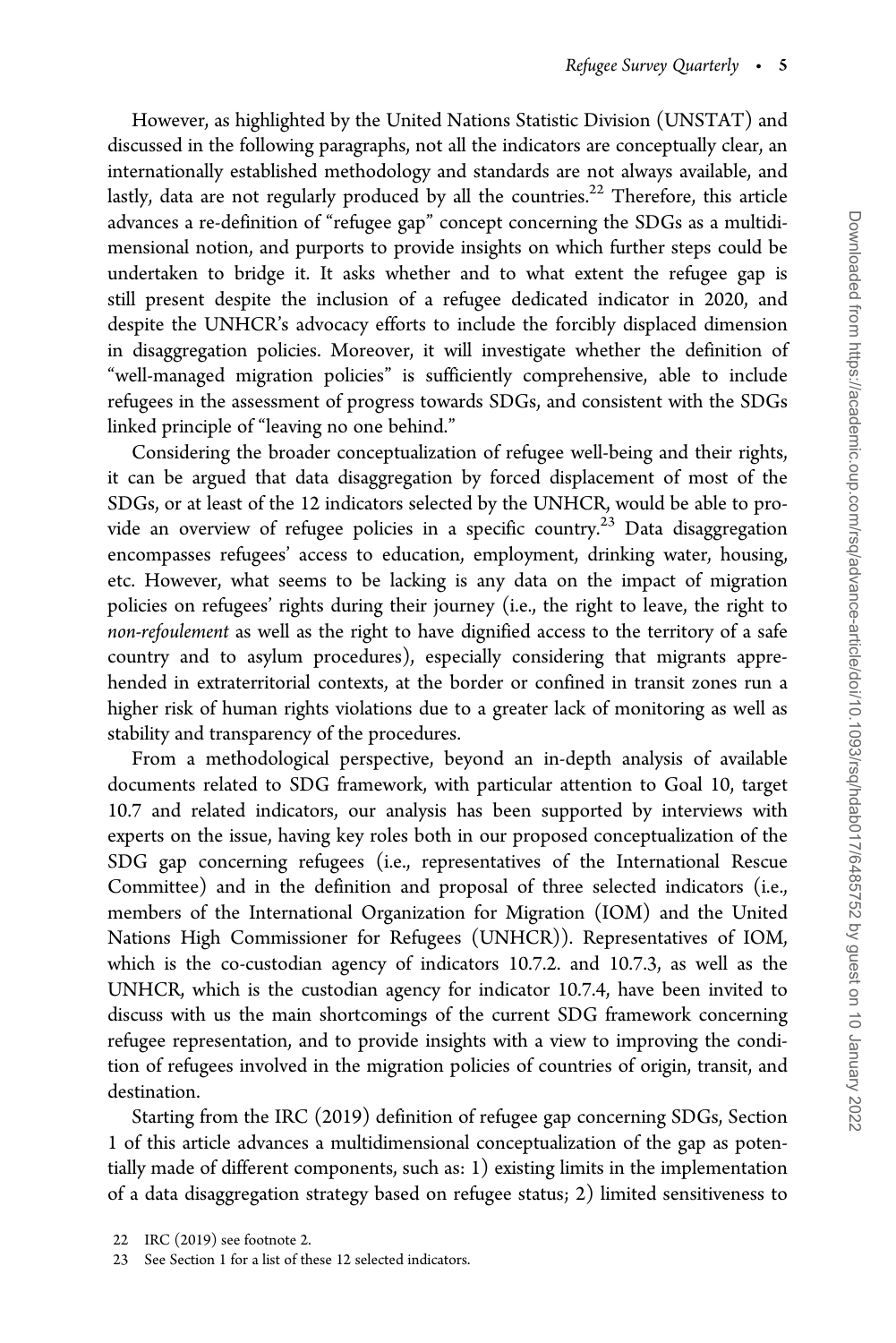refugees both in target 10.7 and in the definition of "well-managed migration policies"; 3) methodological shortcomings in assessing the impact of these policies on the populations of concern and specifically on those who are in refugee-like situations.

Inspired by the VNRs assessment carried out by IRC in 2019, whose main outcome was the essential lack of explicit reference to "refugee well-being" in most of them, Section 2 of this article provides an analysis of VNRs submitted in 2020. Analysing the presence/absence of references to refugee well-being in VNRs helps assess States' progress in incorporating refugees within voluntary national reporting processes, thereby exploring whether and to what extent there is still a "refugee gap." In order to delimit the geographical scope of the VNRs analysis, we chose to focus on the most representative States, namely, top 10 refugee countries of origin and top 10 refugee hosting countries.

Section 3 will examine the disaggregation principle of SDG-related data relying, inter alia, on the migratory status. Indeed, despite the "migration status" is mentioned as being one of the criteria followed in the data disaggregation system concerning the whole framework, it was not clear whether and how the refugee status, or the "asylum seekers condition" was taken into account. Section 4 will critically call into question the concept of "planned and well managed migration policies" by analysing three indicators related to target 10.7 (10.7.2, 10.7.3, and 10.7.4),<sup>24</sup> with the aim to assess if they are effectively refugee-sensitive and what kind of information on SDG progress concerning refugees they are able to provide. Keeping as a background the previously identified shortcomings in the data collection process on refugee progress toward SDGs as well as the content and scope of target 10.7 and related indicators, Section 5 will put forward some proposals concerning the way refugees can be more effectively involved in the SDGs framework.

Although intervening into the ongoing debates on what Davis (2017) defines as "politics of data" goes beyond the scope of this contribution, they have been of great inspiration for our analysis. We believe that, far from being mere apolitical measuring instruments, indicators are "tools of governance", in a context in which "the deployment of statistical measures tends to replace political debate with technical expertise".<sup>25</sup> Undoubtedly, indicators exercise a "quiet"<sup>26</sup> and "global"<sup>27</sup> power, which materializes both at an epistemic and discursive level, through the selection, classification and ranking activities they are imagined to perform. International agencies involved in defining indicators have a key role in these knowledge production processes: they exercise what Robinson (2020) defines as "epistemic power", by selecting what is count worthy and what is not, highlighting some aspects while

<sup>24</sup> The indicator 10.7.1 "Recruitment cost borne by employee as a proportion of monthly income earned in country of destination" has not been included in our analysis as it focuses on "remittances", as a key component in the "economic dimension" of migration processes.

<sup>25</sup> Merry, S. E. (2011). Measuring the world: Indicators, human rights, and global governance. Current Anthropology, 52(S3), S83–S95.

<sup>26</sup> S. E. Merry, K. E. Davis, & B. Kingsbury (eds.). The Quiet Power of Indicators: Measuring Governance, Corruption, and Rule of Law. Cambridge University Press, 2015.

<sup>27</sup> K. Davis, A. Fisher, B. Kingsbury & S. E. Merry S. E. (eds.). Governance by Indicators: Global Power through Classification and Rankings. Oxford University Press, 2012.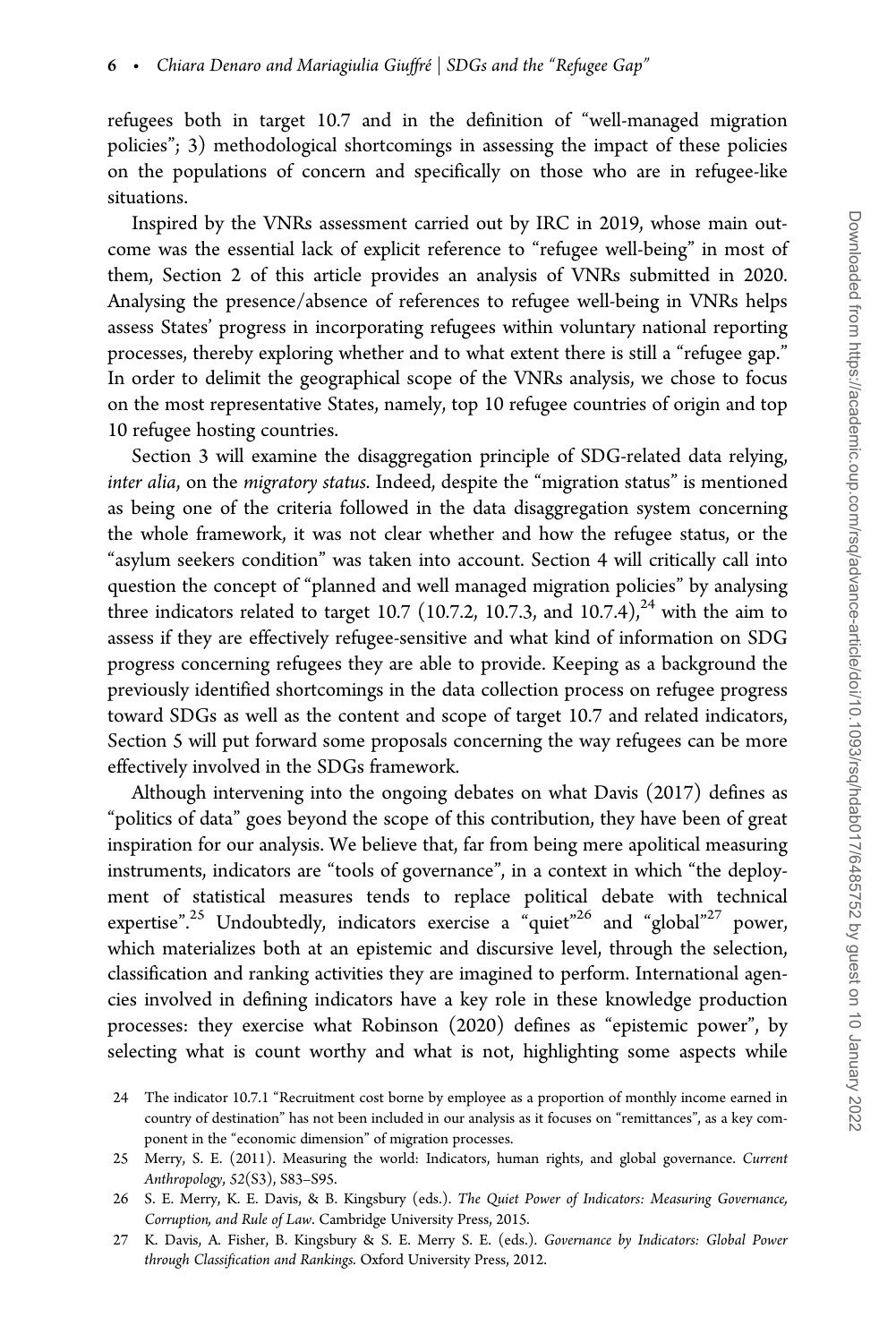obscuring others, and contributing to processes of objectivisation of determined realities, understandings, theories.

#### 2. THE "SDG REFUGEE GAP" AS A MULTIDIMENSIONAL CONCEPT: PRELIMINARY OBSERVATIONS

Based on a comprehensive analysis of the whole SDGs framework, assessing the presence of references to "refugee well-being" in VNRs submitted by governments in 2019 and focusing on a number of selected goals, IRC highlighted the presence of an SDG "refugee gap." In particular, IRC defined the "SDG refugee gap as 'represented by a lack of data on refugee well-being, the exclusion of refugees from SDG monitoring frameworks and national reporting,' and the failure to include refugees in national medium- and long-term development planning."<sup>28</sup>

IRC's analysis focused on the following SDGs. Goal 1: Zero Poverty; Goal 2: Zero Hunger; Goal 4: Quality Education; Goal 5: Gender Equality; and Goal 8: Decent Work and Economic Growth. Lebanon and Ethiopia were the two identified case studies, mainly selected due to their nature of being hosting countries for large numbers of refugees and to their expressed commitment to long-term developmentled approaches to addressing refugee needs and ensuring refugee well-being.<sup>29</sup>

Key questions in the public discourse on refugees and SDGs with a view to overcoming the acknowledged refugee gap were mainly articulated around two issues. First, the lack of effective data disaggregation policies by refugee status, and the consequent informative gap on refugees' progress towards SDGs; and second, the lack of a refugee dedicated indicator within the SDG framework, which was identified as a possible fundamental step in the overcoming of the acknowledged refugee-gap.

In 2018, in the framework of IAEDG-SDGs workstream on disaggregation, the UNHCR and the Joint IDP Profiling Service (JIPS) as part of the Expert Group on Refugee and IDP Statistics (EGRIS), submitted the International Recommendations on Refugee Statistics (2018) providing recommendations to harmonise and improve the overall quality of statistics on forcibly displaced populations.<sup>30</sup> A further step in the same direction was undertaken in December 2020, when UNHCR, JIPS and STATS4SD identified 12 priority SDG indicators recommended to be disaggregated by forced displacement.<sup>31</sup> They were ascribable to 3 key policy areas, namely: 1) basic needs and

- 28 IRC (2019), p. 1.
- 29 IRC (2019), p. 6.
- 30 EGRIS (2018), International Recommendations on Refugee Statistics, available at: [https://www.jips.org/jips](https://www.jips.org/jips-publication/international-recommendations-on-refugee-statistics/)[publication/international-recommendations-on-refugee-statistics/](https://www.jips.org/jips-publication/international-recommendations-on-refugee-statistics/) (last visited 18 May 2021).
- 31 UNHCR, JIPS, STATS4SD (2020) Data Disaggregation of SDG Indicators by Forced Displacement, available at: [https://www.jips.org/jips-publication/data-disaggregation-of-sdg-indicators-by-forced-dis](https://www.jips.org/jips-publication/data-disaggregation-of-sdg-indicators-by-forced-displacement-dec2020/) [placement-dec2020/](https://www.jips.org/jips-publication/data-disaggregation-of-sdg-indicators-by-forced-displacement-dec2020/) (page 7). These 12 SDG indicators are: 1. Prevalence of stunting among children under 5 years of age (2.2.1); 2. Proportion of births attended by skilled health personnel (3.1.2); 3 Proportion of population using safely managed drinking water services (6.1.1); 4. Proportion of urban population living in slums, informal settlements, or inadequate housing (11.1.1); 5. Proportion of population living below the national poverty line by sex and age (1.2.1); 6. Proportion of children and young people (a) in grades  $2/3$ ; (b) at the end of primary; and (c) at the end of lower secondary achieving at least a minimum proficiency level in (i) reading and (ii) mathematics, by sex (4.1.1); 7. Proportion of population with access to electricity (7.1.1); 8. Proportion of informal employment in total employment, by sector and sex (8.3.1); 9. Unemployment rate, by sex, age and persons with disabilities (8.5.2); 10. Proportion of total adult population with secure tenure rights to land, (a) with legally recognized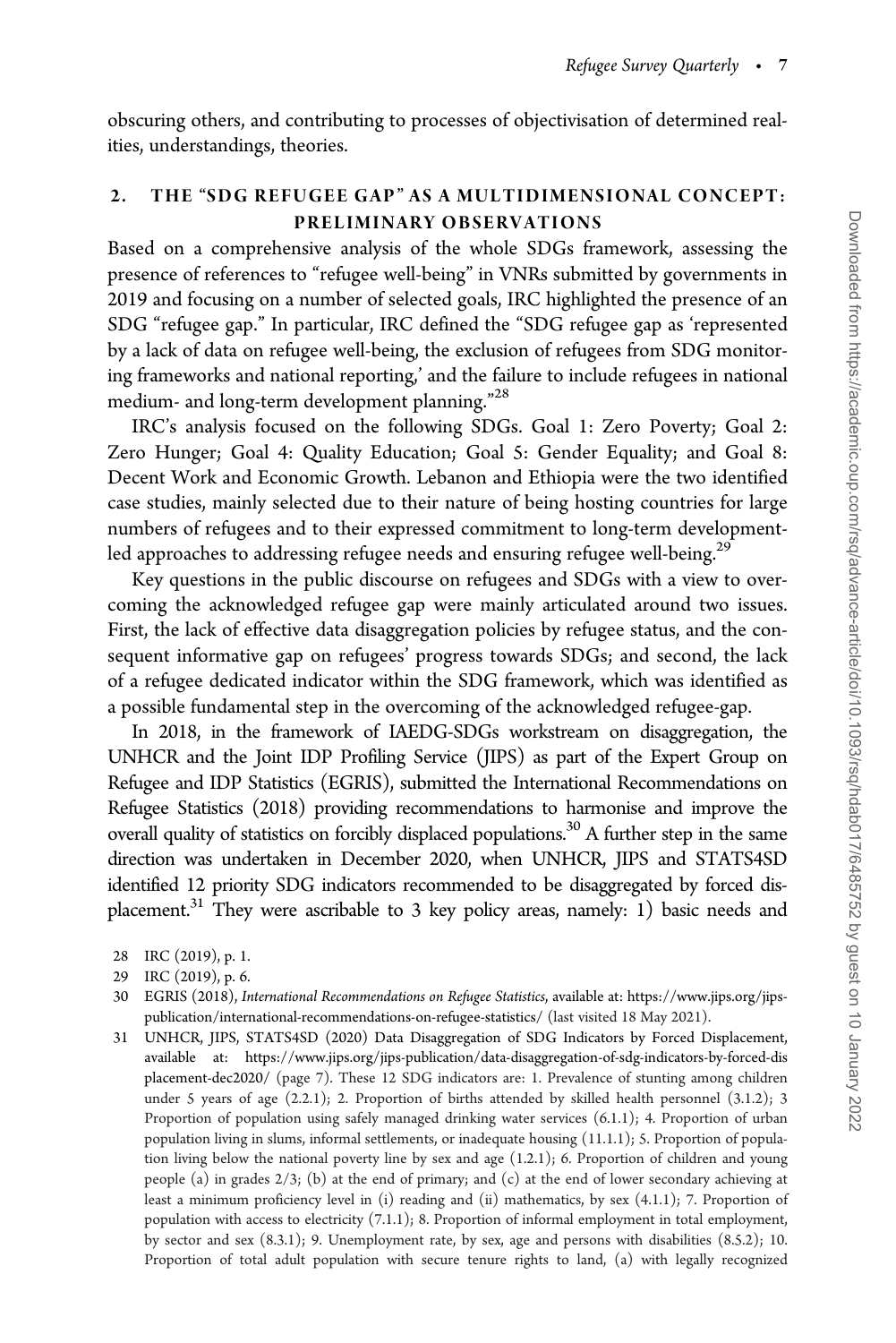living conditions; 2) livelihoods and economic self-reliance; and 3) civil, political, and legal rights.

Against these efforts, possible obstacles in pursuing the recommended actions were represented by the wideness of the SDG framework, the limited data collection capacity of States and finally, the voluntary-based nature of the political progress towards SDGs, of which reporting activities were an interesting litmus test.

As recognized by UNHCR in 2019, a further possible tool for improving refugees' involvement in the SDGs framework would be the inclusion of an indicator relating directly to refugees. <sup>32</sup> Therefore, after an initial proposal of a dedicated goal (SDG 10 "Reduce inequality within and among countries"), its target 10.7 was introduced to assess the facilitation of "orderly, safe, regular and responsible migration and mobility of people, including through the implementation of planned and well-managed migration policies." Target 10.7 remains the only one which explicitly addresses migration-related issues.

Looking at the whole SDGs framework, we consider it useful to re-define the "refugee gap" as a concept made up of three essential components. The first one concerns the lack of available information on refugee well-being, which is mainly due to the lack of available disaggregated data and refugees' progress in achieving SDGs. The second one regards the notion of "well managed migration policies" and its limited sensitiveness to refugee specific situations. In particular, we believe that a sufficiently refugee sensitive definition of well-managed migration policy should be able to take into account the plight of refugees, in particular with regard to access to the territory of a safe country and access to asylum procedures. Finally, a third component of the refugee gap concerns the methodology through which target 10.7 is assessed, due to the limited capacity of the three selected indicators (10.7.2, 10.7.3 and 10.7.4) to give an account of the impact of well-managed migration policies on the rights and well-being of refugees.

The following Sections will give an overview of these three components of the refugee gap, in order to re-assess whether and to what extent a refugee gap is still existing, to identify possible additional challenges, and to share insights on possible steps toward the realization of the "leave no one behind" principle.

#### 3. THE MARGINAL ROLE OF REFUGEE WELL-BEING/REFUGEE RIGHTS IN VNRS 2020

An interesting litmus test of refugee inclusion in SDG monitoring process is represented by the Voluntary National Reports. Between 2016 and 2019, 158 countries have conducted voluntary national reviews at the High-Level Political Forum  $(HLPF)$ ,<sup>33</sup> whilst respectively, 47 and 12 showed an expression of interest in submitting VNR for 2020 and 2021.

IRC carried out an analysis of the 42 VNRs submitted in 2019 and found that "not one of them included socioeconomic data on refugees" progress towards SDGs'

documentation, and (b) who perceive their rights to land as secure, by sex and type of tenure (1.4.2); 11. Proportion of population that feel safe walking alone around the area they live (16.1.4); 12. Proportion of children under 5 years of age whose births have been registered with a civil authority, by age (16.9.1).

<sup>32</sup> UNHCR (2019).

<sup>33</sup> SDGs, Hight Level Political Forum, Voluntary National Reviews, available at: [https://sustainabledevelop](https://sustainabledevelopment.un.org/hlpf/2019#vnrs) [ment.un.org/hlpf/2019#vnrs](https://sustainabledevelopment.un.org/hlpf/2019#vnrs) (last visited 18 May 2021).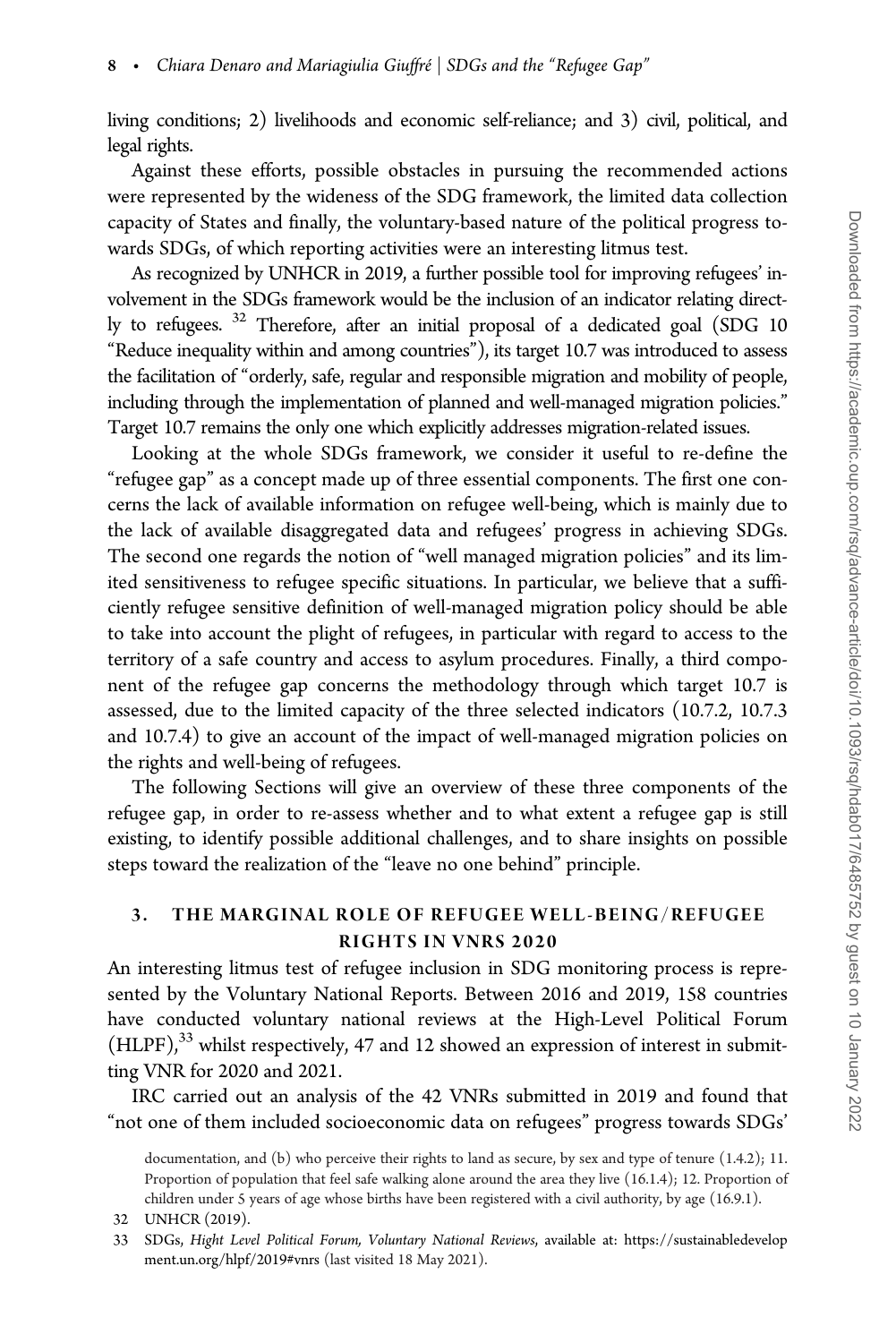and that "while 41 out of 42 countries that submitted VNRs in 2019 mentioned the 'Leave No One Behind' commitment, only 13 mentioned refugees as meriting specific attention."<sup>34</sup> In addition, IRC focused on 15 countries hosting the largest refugee population that have submitted VNRs since 2016 and found that 10 of them do not mention the needs of refugees.<sup>35</sup>

As discussed during the interviews with IRC representatives, the VNRs analysis on refugee well-being was carried out through an in-depth observation of how refugees were mentioned by States: mere references to refugees as "elements of the context" of a determined country, or as specific burden for national policies, were not considered as effective "references to refugees' needs or refugees' well-being."<sup>36</sup>

In order to bring forward the work already undertaken by IRC in analyzing VNRs, this paper updates the picture to 2020, and in addition to the existing data on the largest refugee hosting countries, includes data about the 10 largest refugee producing countries. The analysis will also comprise countries that never submitted VNRs, as the lack of submission indicates somehow the very partial availability of data and the scarce progress toward SDGs. The limited presence or complete lack of data on refugees in the voluntary reporting activities by the different countries with reference to the achieved results towards the SDGs, would provide an evidencebased picture of the persistency, despite the inclusion of new indicators, of what IRC conceptualized as "refugee gap."

In order to give an evidence-based account of the very limited visibility of refugees in the national voluntary reporting process, reports submitted by the top ten refugee producing countries and top ten refugee hosting countries have been synthetized in two tables ([Table 1](#page-9-0) and [Table 2\)](#page-10-0). According to UNHCR  $(2020)^{37}$  in 2019, the top ten refugee producing countries were: Syria, Venezuela, Afghanistan, South Sudan, Myanmar, Somalia, Democratic Republic of Congo, Sudan, Central African Republic, and Eritrea. Reports are available for only 6 of 10 countries and amongst them only 4 include very limited references to refugees [\(Table 1\)](#page-9-0). However, according to the methodology used by IRC, it is possible to observe that none of the top 10 refugee producing countries include references to refugee-needs in their 2019 VNRs. More specifically, Afghanistan mentions refugees as part of the context, with a reference to the presence of refugees returned from Pakistan and Iran; Democratic Republic of Congo only remarks the possibility for refugees to have access to bank services; Sudan emphasizes the "presence of large numbers of refugees" as a contextual factor; and Central African Republic refers to refugees in neighboring countries.

A similar lack of explicit and meaningful references to refugee population characterizes VNRs by top ten refugee hosting countries ([Table 2\)](#page-10-0). The UN Refugee Agency, in 2019, identified top ten refugee hosting countries as follows: Turkey, Colombia, Pakistan, Uganda, Germany, Sudan, Islamic Republic of Iran, Lebanon,

<sup>34</sup> IRC (2019).

<sup>35</sup> See, IRC, 2019.

<sup>36</sup> Interview with IRC staff member.

<sup>37</sup> Data collected and shared by UNHCR (2020), Global Trends on Forced displacement in 2019, available at: <https://www.unhcr.org/globaltrends2019/> (last visited 18 May 2021). During the identification of the relevant countries a number of discrepancies amongst data provided by UNHCR and other reliable sources—as IOM and Amnesty International—have been observed.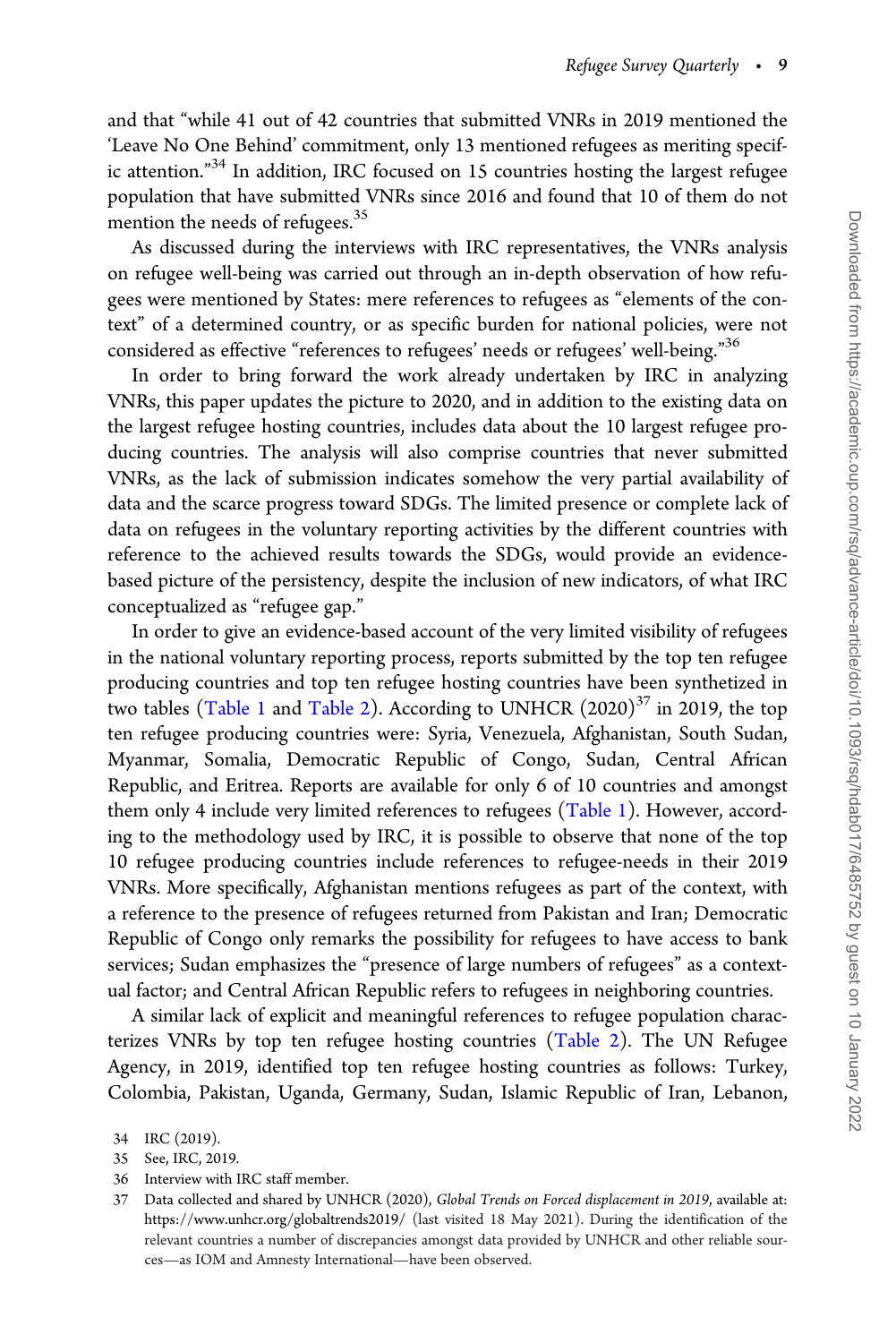| Top 10<br>Producing<br>Countries   | People displaced VNR<br>across borders by availability<br>COO |                     | Year of<br>the report refugees' | Reference to<br>needs/refugee<br>well-being | Major addressed<br>issues                                                                             |
|------------------------------------|---------------------------------------------------------------|---------------------|---------------------------------|---------------------------------------------|-------------------------------------------------------------------------------------------------------|
| Syria                              | 6,617,000                                                     | Yes, Arabic<br>only | 2020                            | No                                          |                                                                                                       |
| Venezuela                          | 3,675,500                                                     | Yes                 | 2016                            | No                                          |                                                                                                       |
| Afghanistan                        | 2,728,900                                                     | Yes                 | 2017                            | 3                                           | Returned from<br>Pakistan and<br>Iran; Pace<br>related issues in<br>the countries,<br>Afghan refugees |
| South Sudan                        | 2,234,800                                                     | N/A                 |                                 |                                             |                                                                                                       |
| Myanmar                            | 1,078,300                                                     | N/A                 |                                 |                                             |                                                                                                       |
| Somalia                            | 905,100                                                       | N/A                 |                                 |                                             |                                                                                                       |
| Democratic<br>Republic of<br>Congo | 807,400                                                       | Yes                 | 2020                            | 3                                           | Refugee access to<br>bank services                                                                    |
| Sudan                              | 734,900                                                       | Yes                 | 2018                            | 2 times                                     | "Presence of large<br>number of<br>refugees"                                                          |
| Central African<br>Republic        | 610,200                                                       | Yes                 | 2020                            | $\mathbf{1}$                                | Refugees in neigh-<br>bouring<br>countries                                                            |
| Eritrea                            | 505,100                                                       | N/A                 |                                 |                                             |                                                                                                       |

### <span id="page-9-0"></span>Table 1. Voluntary National Reports on SDGs achievement and refugees: top 10 refugee producing countries

a Even internally displaced persons (IDPs) seem not being mentioned ("nazih dakhiliaan" has been used as keyword in the research).

Bangladesh, Ethiopia.<sup>38</sup> In this case, VNRs are mostly available except for one country and 3 of 9 reports do not include any reference to refugees. The remaining countries address the refugee issue as follows: Turkey dedicate a paragraph to policies for refugees under temporary protection; Uganda mainly refers to refugees' access to water, sanitation and to the 2017 Solidarity Summit on refugees; and Lebanon briefly mentions the presence of Palestinian refugees and the provision of "basic services" to Syrian refugees by the Civil Society Organizations, which means a lack of direct involvement of the government in refugee protection. Reference to refugees by Germany and Sudan is not meaningful, as in the first case it concerns ODA (official development assistance expenses) and in the second case it consists in the mere

<sup>38</sup> UNHCR (2014) The top 20 countries to have granted protection to refugees in 21st century, [https://](https://www.unhcr.org/56655f4e0.pdf) [www.unhcr.org/56655f4e0.pdf.](https://www.unhcr.org/56655f4e0.pdf)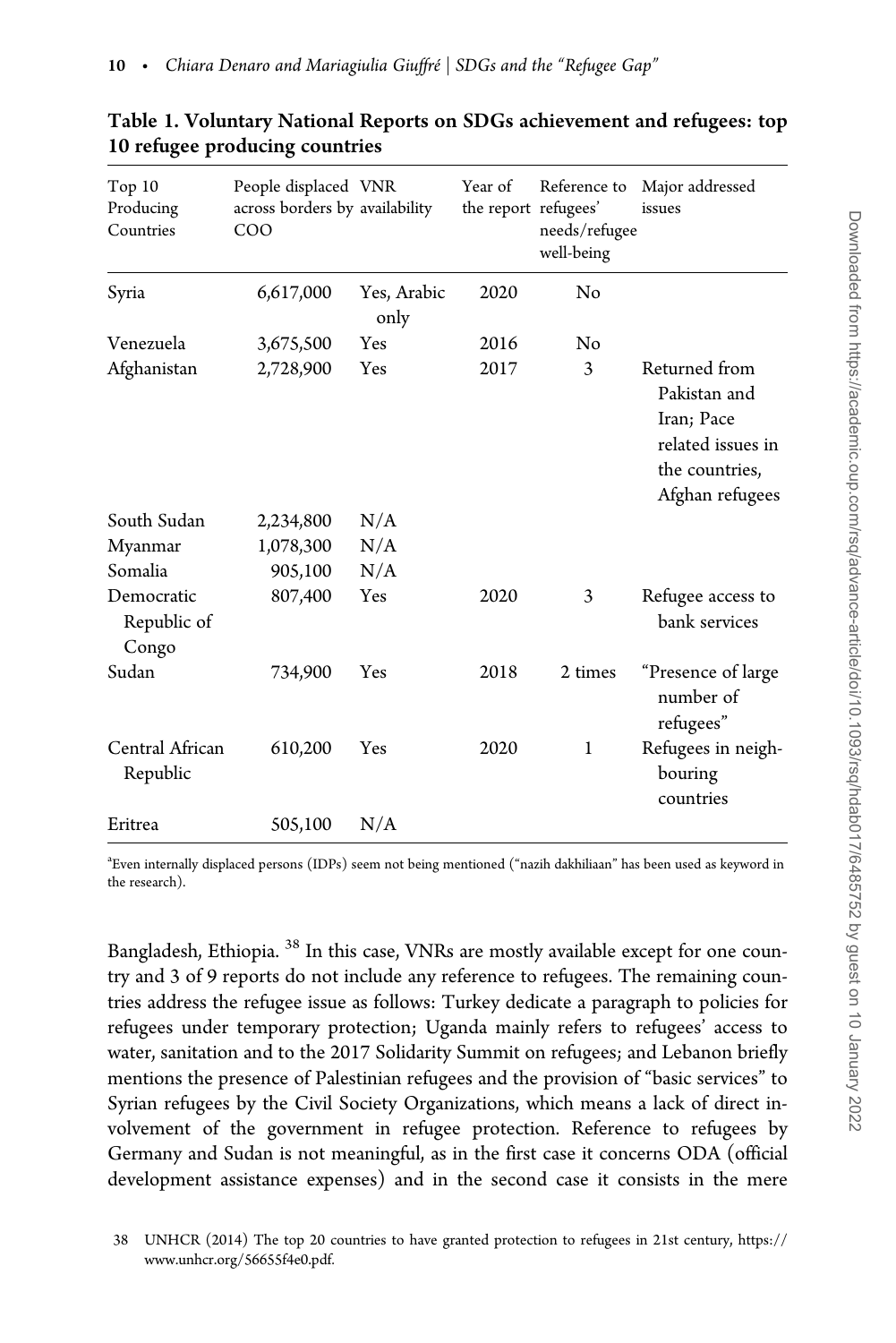| Top 10<br>Hosting<br>countries | People dis-<br>placed across<br>borders by<br>HC | VNR<br>Availability | Year         | Reference to<br>refugees                     | Major addressed issues                                                                                              |
|--------------------------------|--------------------------------------------------|---------------------|--------------|----------------------------------------------|---------------------------------------------------------------------------------------------------------------------|
| Turkey                         | 3,759,500                                        | Yes                 | 2016<br>2019 | No<br>16 times (a<br>dedicated<br>paragraph) | Policies for refugees<br>under temporary<br>protection                                                              |
| Colombia                       | 1,771,900                                        | Yes                 | 2016         | No                                           |                                                                                                                     |
| Pakistan                       | 1,419,600                                        | Yes                 | 2019         | No                                           |                                                                                                                     |
| Uganda                         | 1,359,500                                        | Yes                 | 2016         |                                              | 1 time (2016) Wash and sanitation<br>related issues, table<br>p.68)                                                 |
|                                |                                                  |                     | 2020         | 10 times<br>(2020)                           | 2017 Solidarity<br>Summit on refugees<br>Refugee Population                                                         |
| Germany                        | 1,146,700                                        | Yes                 | 2016         | 1 time                                       | Expense related issues<br>(ODA-official de-<br>velopment assist-<br>ance, p. 10)                                    |
| Sudan                          | 1,055,500                                        | Yes                 | 2018         | 2 times                                      | "Presence of large<br>number of<br>refugees"                                                                        |
| Islamic<br>Republic<br>of Iran | 979,400                                          | N/A                 |              |                                              |                                                                                                                     |
| Lebanon                        | 916,200                                          | Yes                 | 2018         | 5 times                                      | Palestinian refu-<br>gees-Civil Society<br>Organizations pro-<br>viding "basic serv-<br>ices" to Syrian<br>refugees |
| Bangladesh                     | 854,800                                          | Yes                 | 2017         | No                                           |                                                                                                                     |
| Ethiopia                       | 733,100                                          | Yes                 | 2017         | No                                           |                                                                                                                     |

## <span id="page-10-0"></span>Table 2. Voluntary National Reports on SDGs achievement and refugees: top 10 refugee hosting countries

a Expression of interest by States for Voluntary National Report submission in 2021.

acknowledgment of the presence of large number of refugees, without any reference to dedicated policies aimed at achieving standards in line with the SDGs.

According to interviewees (IOM, UNHCR), the SDGs VNR system, being "voluntary", is far from providing a comprehensive review concerning all SDGs and possible population categories. According to interviewed experts, much depends on the "lack of capacity" of different States to collect and analyse thematic data on SDG,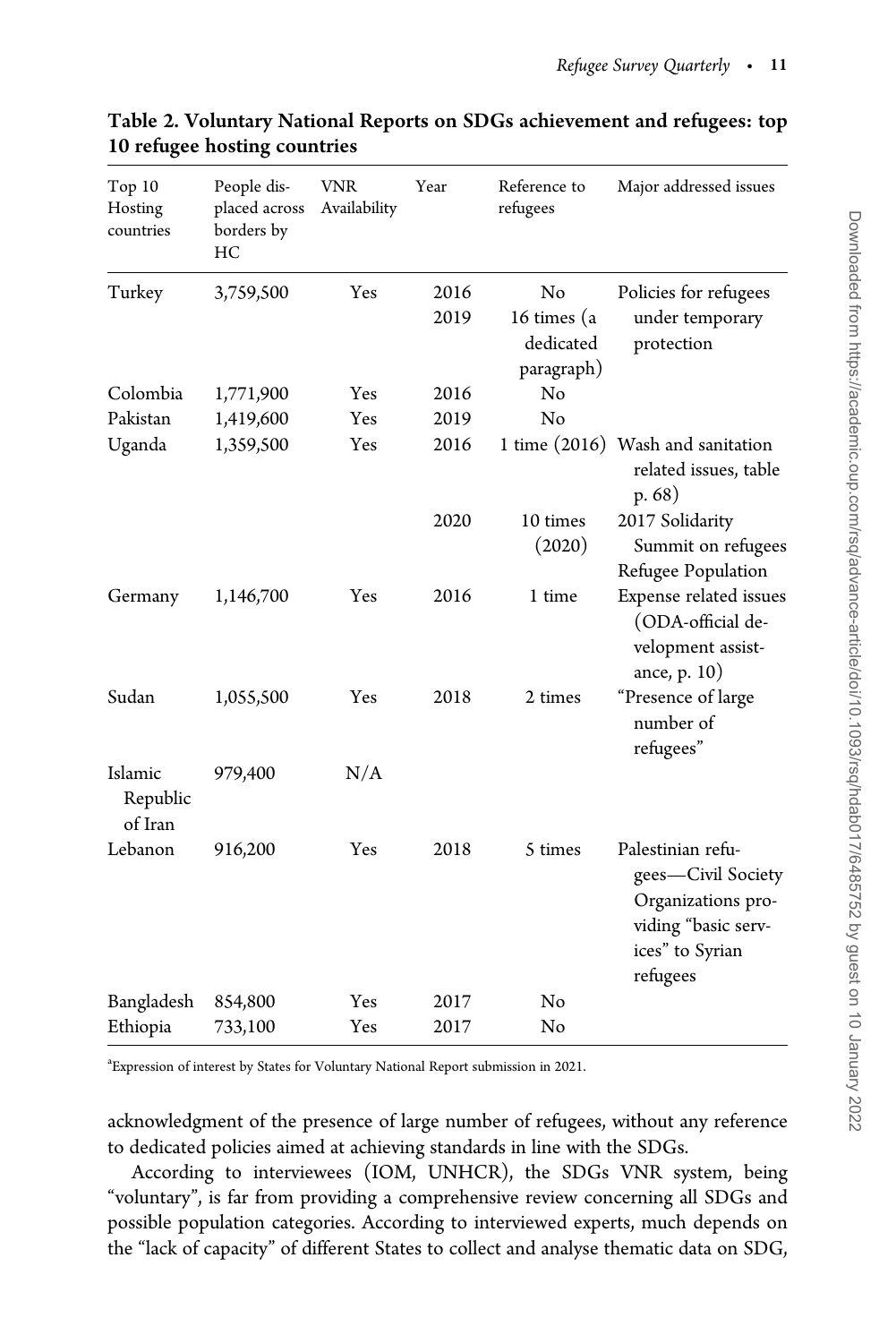so that, for many of them, the inclusion of refugees in their voluntary reports is definitely not a priority.39

## 4. THE DISAGGREGATION LOGIC IN DATA COLLECTION PROCESS ON SDGS: REFUGEES LEFT OUT FROM THE "MIGRATION STATUS" CRITERION

As mentioned above, an important tool for the effective inclusion of refugees in the SDG system might have been represented by the disaggregation principle of SDGrelated data by, inter alia, the migratory status, including the refugee status (UNHCR, 2019) which is stressed in Goal 17 "Strengthen the means of implementation and revitalize the Global Partnership for Sustainable Development" in the section on "data, monitoring and accountability." In particular, with regard to target 17.18, 2020 was set as a deadline to "enhance capacity-building support to developing countries, including for least developed countries and small island developing States, to significantly increase the availability of high-quality, timely and reliable data disaggregated by income, gender, age, race, ethnicity, migratory status, disability, geographic location and other characteristics relevant in national contexts."<sup>40</sup> However, as underlined by IRC $41$  and as acknowledged by UNHCR (2019), "there was agreement that the indicators should be disaggregated by characteristics such as 'migratory status', including by refugee status (although not necessarily internally displaced people (IDPs)), but the track record in doing so was poor."42

In some cases, lack of refugee inclusion in the monitoring of progress toward the SDGs is due to limited capacity of the National Statistics Offices (NSO) or lack of mandate to collect and disaggregate data on refugees. In other cases, governments exclude refugees from their actual plans to pre-empt potential complaints against preferential treatment to foreigners in comparison to citizens living in similar conditions of vulnerability and poverty.<sup>43</sup> In addition, as emerged during the interviews with selected experts, $44$  the presence of "migratory status" amongst dimensions for disaggregation is not per se a sufficient tool to assure the availability of data referable to refugees. For instance, the "migratory status" under Goal 17 could possibly be identified as a variable that could, in turn, boil down to different definitions, such as "asylum seeker, refugee, working migrant, etc." However, the reality is quite different and much more complex. The "migratory status" criterion could only promote the availability of disaggregated data for the wide category of "persons on the move," without giving any information on reasons behind the migration pathway, and on how many persons of the target population are refugees.

43 IRC (2019).

<sup>39</sup> Interviews with IOM and UNHCR staff members.

<sup>40</sup> SDG Indicators, Global Indicator Framework for the Sustainable Development Goals and Targets of the 2030 Agenda for Sustainable Development, see p. 21, available at: [https://unstats.un.org/sdgs/indicators/indica](https://unstats.un.org/sdgs/indicators/indicators-list/) [tors-list/](https://unstats.un.org/sdgs/indicators/indicators-list/) (last visited 18 May 2021).

<sup>41</sup> IRC (2019).

<sup>42</sup> UNHCR (2019).

<sup>42</sup> UNHCR (2019).

<sup>44</sup> Interviews with UNHCR and OIM staff members.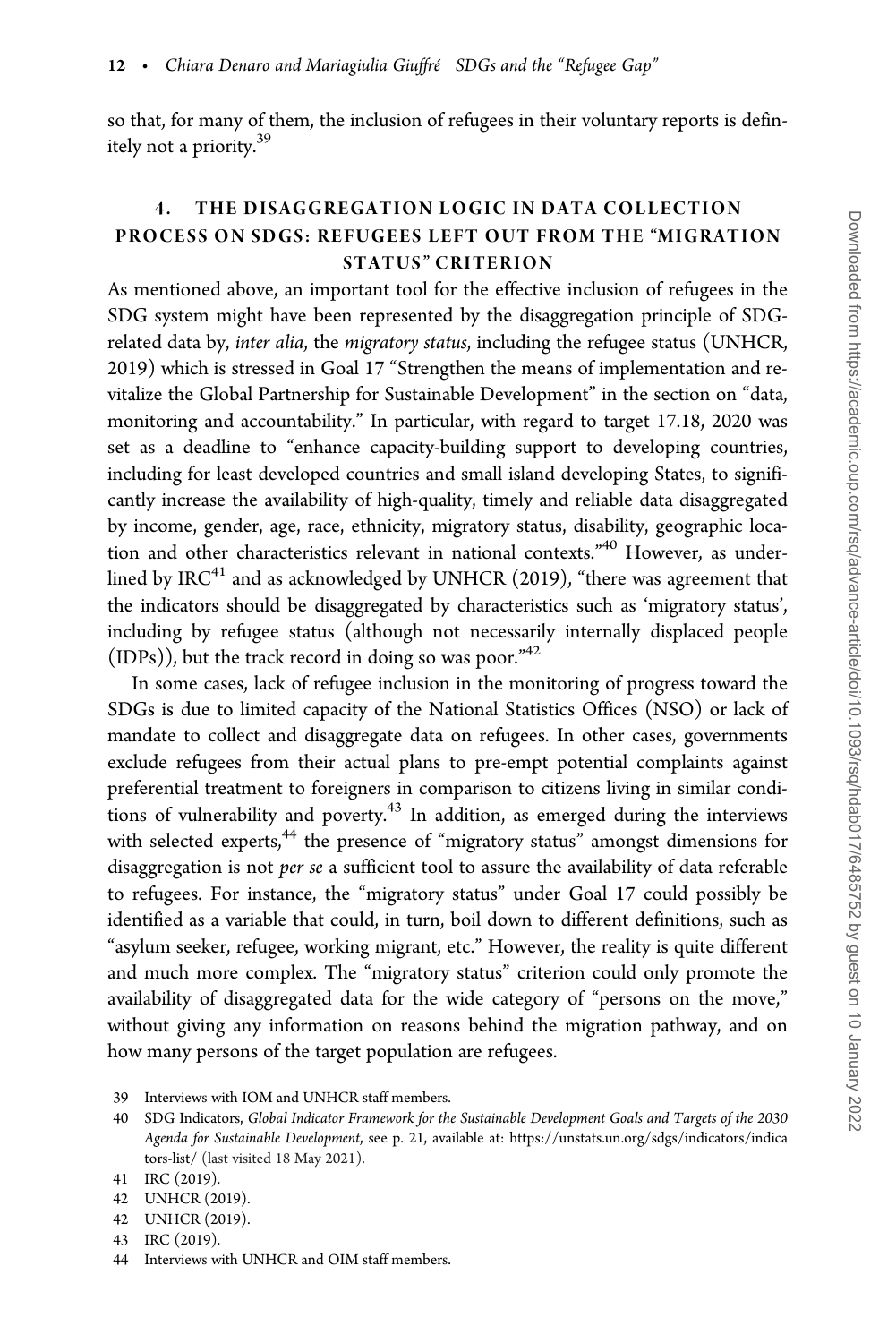According to information collected during the interviews, $45$  the inclusion of "refugee status" amongst disaggregation criteria was one of the main advocacy lines of UNHCR concerning the SDG framework. Notwithstanding, the proposal has been accepted only very recently. Therefore, the public information on the UNHCR-led advocacy process is very limited and the formal inclusion of the "refugee status" criterion amongst those mentioned under goal 17, target 17.18 on data disaggregation, has not taken place yet.

From a formal perspective, this would be a significant step towards the progressive closure of the refugee gap. However, a lot of work still seems to be needed in terms of systematic data collection on refugees concerning all the SDGs: insufficient information is available on the enforcement mechanisms of these SDGs, thus making it difficult to understand the reasons why States should be motivated in achieving these goals. Additionally, what are if any, the political, legal, and financial mechanisms which should somehow "push" or "motivate" governments to implement more coherent and systematic data collection policies?

According to the interviews we conducted with UNHCR officers, the lack of "refugee status" amongst disaggregation criteria was one of the principal shortcomings in the data collection on refugees regarding all SDGs. Reportedly, against a background characterized by a general limited availability of data concerning refugees in most countries, it was not possible to extrapolate data referable to refugees through the disaggregation for migration status.

The inclusion of the refugee status as a dimension of the migratory status was widely discussed with custodian agencies. But the general idea was that migration was only migration, it had a dedicated working group, while forcibly displaced was a sort of asterisk. It was not very much considered. Then after a lot of work on this issue we managed to push for the disaggregation of migration dimension, and to make refugee status be considered as an autonomous dimension. The problem persists because [refugee status] is not one of the mandatory dimensions yet.<sup>46</sup>

Interviews with UNHCR representative helped us better understand the advocacy process aimed at addressing this issue:

Over the past months we worked a lot on the data disaggregation issue, in order to make the forcibly displaced dimension be considered as relevant for the States. [In the SDG indicator framework] there were these mandatory fields for disaggregation, which were age, gender, and others, including migration status but forcibly displaced was not seen as a priority for disaggregation. Maybe, since there are 240 indicators, if we disaggregate all of them by 10 dimensions, for 200 countries, the database could become unmanageable. Because of this we proposed to identify a few priority indicators, and made a selection of 12, those which we considered more relevant and significant to

<sup>45</sup> Interview with UNHCR staff member.

<sup>46</sup> Interview with UNHCR staff member.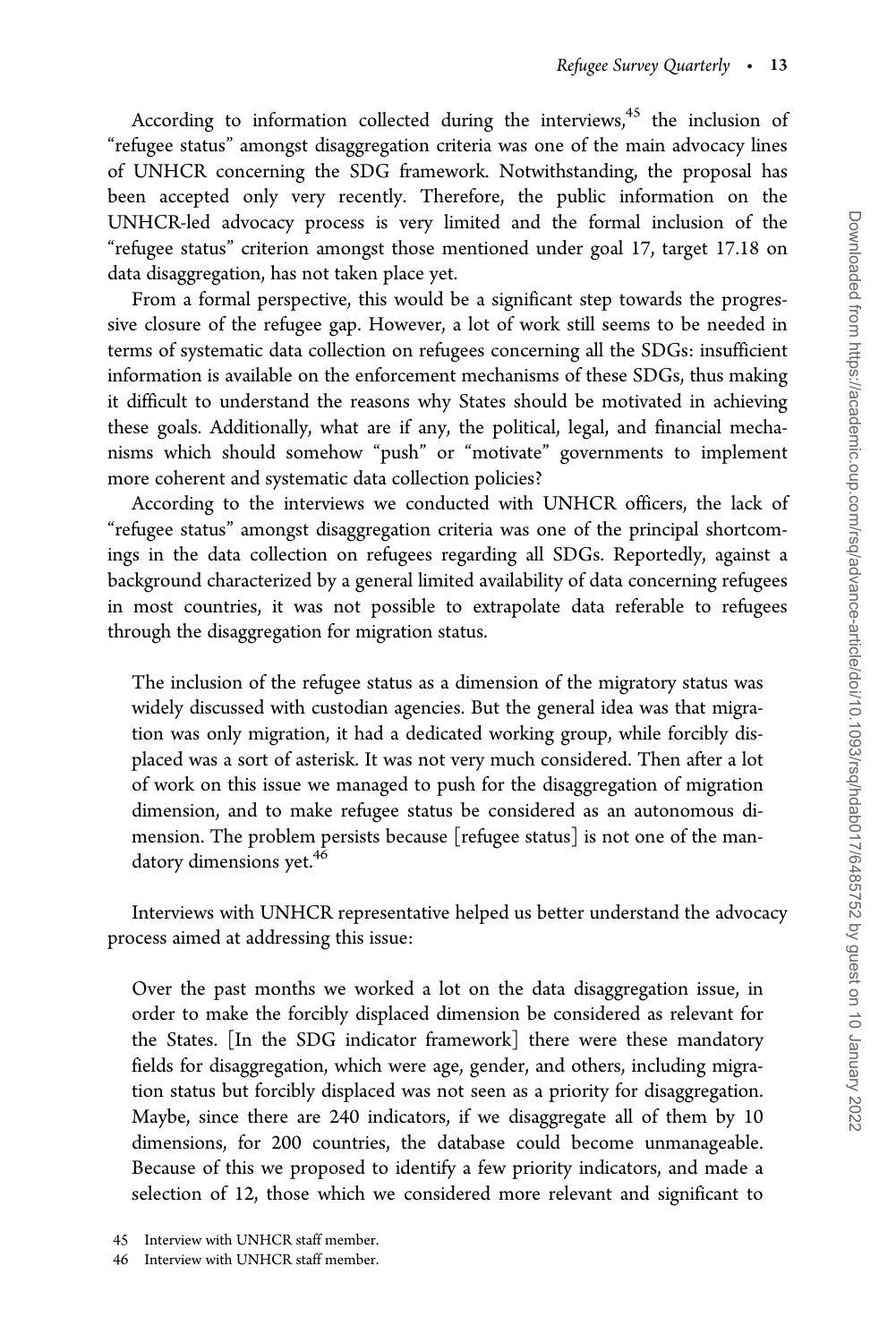assess refugee integration and well-being in the countries of asylum. So, we included our proposal in a document, which was then shared with the Statistical Commission, recommended to the SDGs custodian agencies, and to the States to prioritize the data collection on these indicators.

The identification of 12 priority goals for disaggregation by refugee status was an important step in the direction of filling the refugee gap. However, the voluntary nature of reporting activities on SDGs remains an open issue: governments can discretionally choose the goals they want to focus on and, obviously, the dimensions by which disaggregate collected data.

#### 5. THE CONCEPT OF "PLANNED AND WELL MANAGED MIGRATION POLICIES" (TARGET 10.7): IS IT "REFUGEE-SENSITIVE"?

In the framework of goal 10 "Reduced Inequality," target 10.7. is to "Facilitate orderly, safe, regular and responsible migration and mobility of people, including through the implementation of planned and well-managed migration policies." In 2018, $47$  in order to measure the progress toward this goal/target, two indicators were defined: 10.7.1. "Recruitment cost borne by employee as a proportion of monthly income earned in country of destination" and 10.7.2. concerning the "number of countries with migration policies to facilitate orderly, safe, regular and responsible migration and mobility of people."

In March 2020, with the Comprehensive Revision Process by IAGD-SDGs, two new indicators were introduced: 10.7.3. concerning the "Number of people who died or disappeared in the process of immigration towards an international destination" and the 10.7.4. which focuses on the "Proportion of the population who are refugees, by country of origin." According to the last revision (28 December 2020) of the UNSTAT "tier classification system" of SDG related indicators, which was initially adopted in October 2018, $48$  indicators 10.7.3 and 10.7.4 have graduated into Tier I, while 10.7.2. still remains into Tier II  $(Table 3)$ . <sup>49</sup>

According to the Tier Classification system, Tier 1 indicators are conceptually clear, have an internationally established methodology, standards are available, and data are regularly produced for at least 50 per cent of countries and of the population in every region where the indicator is relevant. By contrast, despite the indicators for Tier 2 are conceptually clear and have an internationally established methodology and availability of standards, data are not regularly produced by countries.<sup>50</sup>

In the following Sections, we will provide a more in-depth analysis of the three selected indicators, with a view to question if they are able to fill such "refugee gap."

<sup>47</sup> Eighth meeting of the IAEG-SDGs, 5–8 Nov 2018, Stockholm, Sweden, available at: [https://unstats.un.](https://unstats.un.org/sdgs/meetings/iaeg-sdgs-meeting-08/) [org/sdgs/meetings/iaeg-sdgs-meeting-08/](https://unstats.un.org/sdgs/meetings/iaeg-sdgs-meeting-08/) (last visited 18 May 2021).

<sup>48</sup> IAEG-SDGs (2020), Tiers Classification for Global SDGs Indicators, available at: [https://unstats.un.org/](https://unstats.un.org/sdgs/iaeg-sdgs/tier-classification/) [sdgs/iaeg-sdgs/tier-classification/](https://unstats.un.org/sdgs/iaeg-sdgs/tier-classification/) (last visited 18 May 2021).

<sup>49</sup> IAEG-SDGs (2020).

<sup>50</sup> IAEG-SDGs (2020).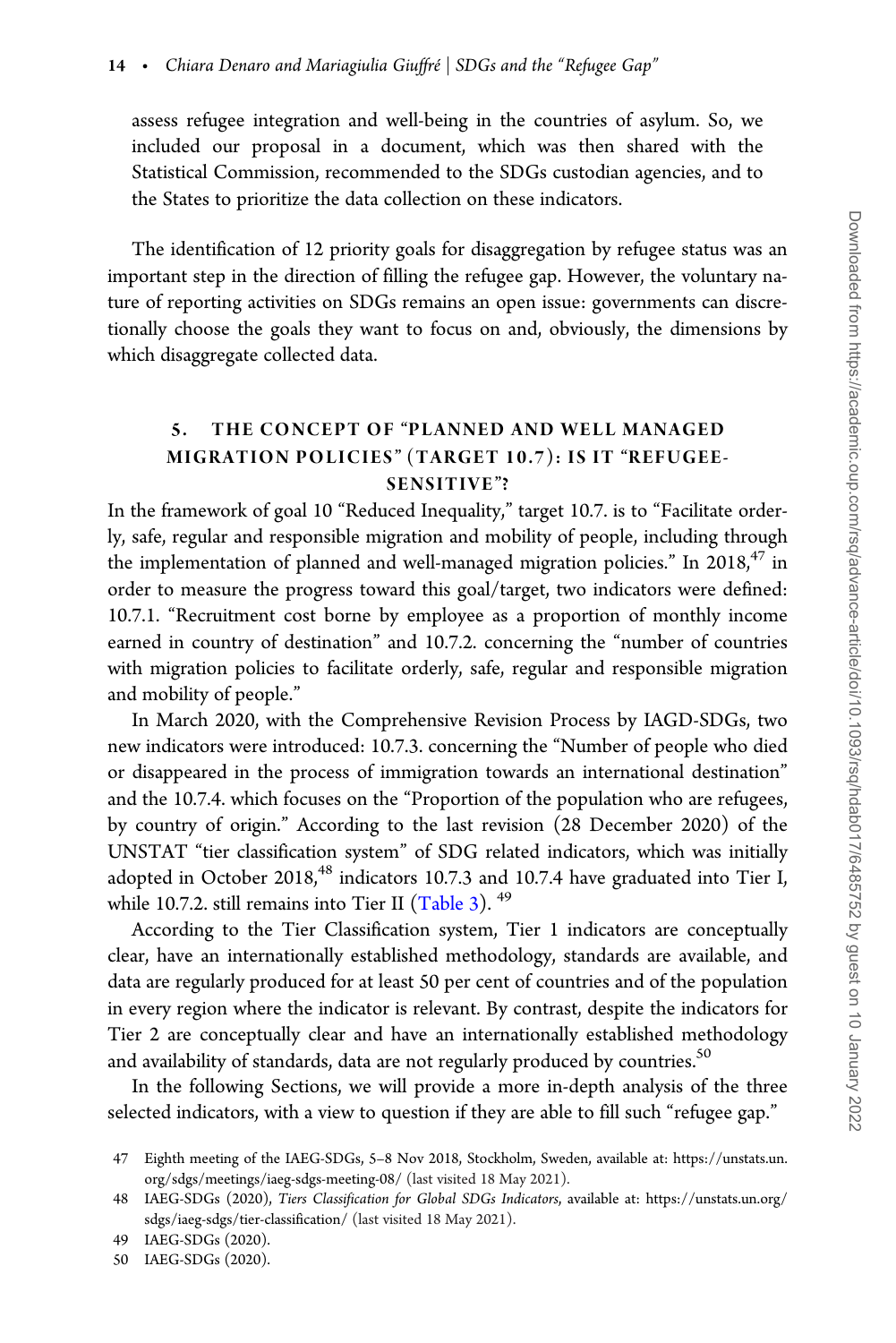<span id="page-14-0"></span>

|                                                                                            | Table 3. Migration related target and indicators in the tier classification system <sup>a</sup>                                                         |                                                |                                                                 |                        |                                                                                                                                                                                                                                                                                                               |
|--------------------------------------------------------------------------------------------|---------------------------------------------------------------------------------------------------------------------------------------------------------|------------------------------------------------|-----------------------------------------------------------------|------------------------|---------------------------------------------------------------------------------------------------------------------------------------------------------------------------------------------------------------------------------------------------------------------------------------------------------------|
| Target                                                                                     | Indicator                                                                                                                                               | agency(ies)<br>Custodian                       | Partner agency(ies)                                             | classification<br>Tier | Notes                                                                                                                                                                                                                                                                                                         |
| responsible migr-<br>ation and mobil-<br>orderly, safe,<br>10.7. Facilitate<br>regular and | of monthly income earned in<br>10.7.1. Recruitment cost borne<br>by employee as a proportion<br>a country of destination                                | ILO, World<br>Bank                             |                                                                 | Tier II                |                                                                                                                                                                                                                                                                                                               |
| plementation of<br>hrough the im-<br>ity of people,<br>including                           | facilitate orderly, safe, regular<br>with migration policies that<br>10.7.2. Number of countries<br>and responsible migration<br>and mobility of people | Population<br>Division,<br><b>NOI</b><br>DESA, | World Bank, Global<br>Migration Group,<br>UNODC, OECD<br>UNHCR, | Tier II                |                                                                                                                                                                                                                                                                                                               |
| planned and<br>well-managed<br>migration<br>policies                                       | process of migration towards<br>10.7.3. Number of people who<br>died or disappeared in the<br>an international destination                              | <b>NOI</b>                                     |                                                                 | Tier I                 | approved by the IAEG-SDGs on<br>UNSC 51 addition included in the<br>proval pending the 52nd session<br>Refinement of the indicator name<br>13.03 and 2.02 2020. /Final ap-<br>Data availability renewed in Nov.<br>of the Statistical Commission.<br>2020 comprehensive review<br>2020 (classified as Tier 1) |
|                                                                                            | 10.7.4. Proportion of the popu-<br>lation who are refugees by<br>country of origin                                                                      | UNHCR                                          |                                                                 | Tier I                 | UNSC 51 addition included in the<br>Nov.2020 (classified as Tier I)<br>2020 comprehensive review<br>Data availability reviewed in                                                                                                                                                                             |

 $\rm{^{9}L4E}$  G-SDGs (2020), p. 17. aIAEG-SDGs (2020), p. 17.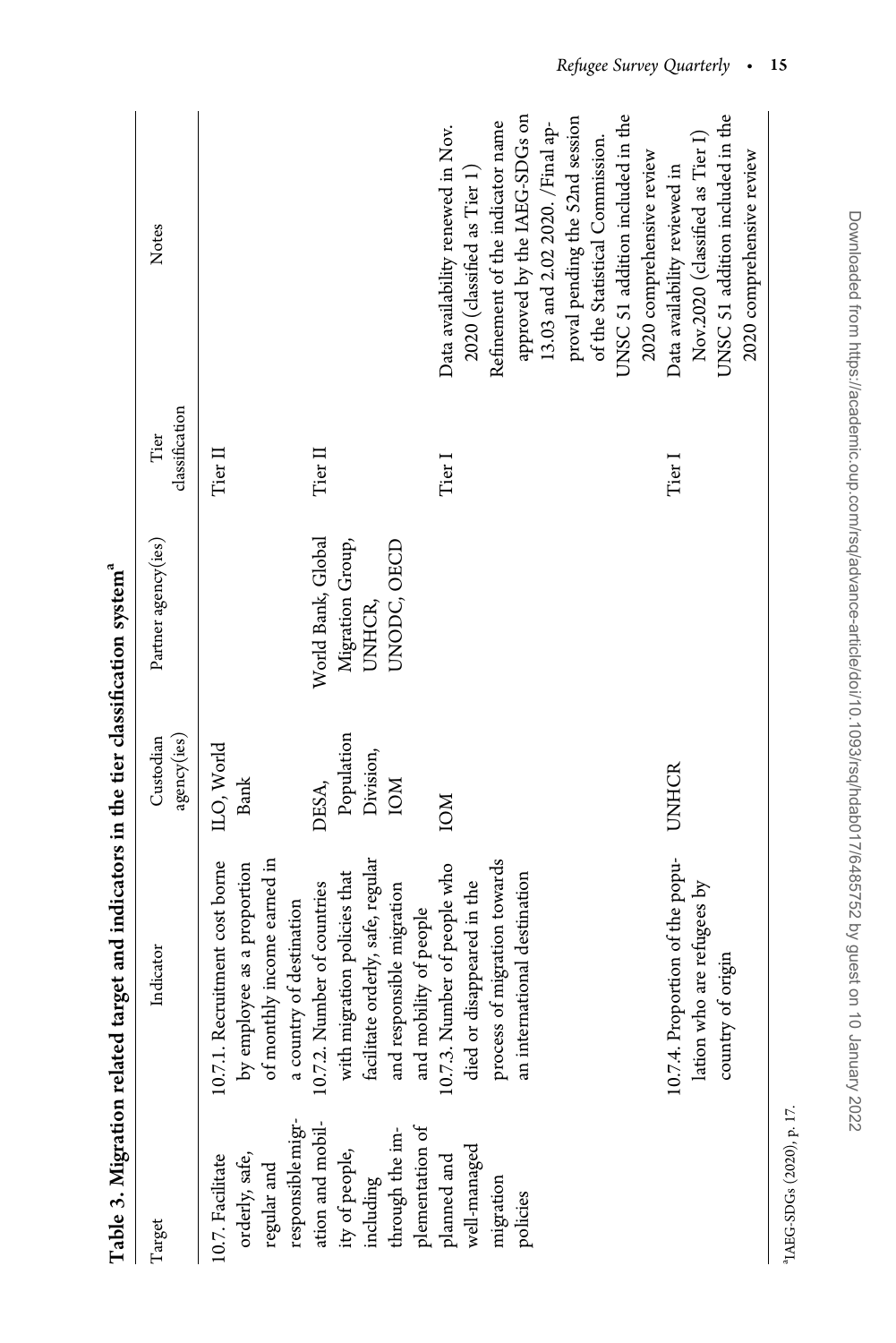5.1. Number of countries with migration policies to facilitate orderly, safe, regular, and responsible migration and mobility of people (Indicator 10.7.2) IOM and the Population Division of UNDESA as custodian agencies of indicator 10.7.2., have developed a methodology to measure "the number of countries having well-managed migration policies."<sup>51</sup> This indicator is based on an assessment of six policy domains found in the Migration Governance Framework  $(MiGOF)<sup>52</sup>$  the conceptual framework adopted by the IOM's Council in November 2015 whose key monitoring tool is the so-called "Inquiry" (United Nations Twelfth Inquiry among Governments on Population and Development – Module III), which consists of a questionnaire that can be filled by governments on a voluntary basis. $53$  The results of this assessment can also be used by governments to report on their progress toward the achievement of target 10.7., as well as other migration-related targets.<sup>54</sup>

The MiGOF's key principles are: 1) Adherence to international standards and fulfillment of migrants' rights; 2) Formulating policy using evidence and a "whole-ofgovernment" approach<sup>55</sup>; and 3) engagement with partners to address migration and related issues.<sup>56</sup> On the basis of these principles, the MiGOF identifies  $\overline{3}$  objectives which should be reached through what is defined as "good migration governance": 1) Advance the socio-economic well-being of migrants and society; 2) effectively address the mobility dimensions of crises; and 3) Ensure that migration takes place in a safe, orderly and dignified manner.<sup>57</sup> Having a deeper look into these three components, the first is about addressing economic root causes of migration, the second one concerns the provision of humanitarian responses to refugee crisis, and the third one has, as its main focus, the so-called counter-trafficking and anti-smuggling activities.

With regard to the first goal, according to IOM, "Governing migration well would therefore mean promoting stability, education and employment opportunities and reducing the drivers of forced migration, by promoting resilience, thereby enabling individuals to make the choice between staying or migrating."<sup>58</sup> In fact, based on the assumption that even the eradication of forced migration drivers would not stop migration movements, "migration and related law and policy therefore need to be

- 51 UNSTAT (2019), Indicator 10.7.2. metadata, available at: [https://unstats.un.org/sdgs/metadata/files/](https://unstats.un.org/sdgs/metadata/files/Metadata-10-07-02.pdf) [Metadata-10-07-02.pdf](https://unstats.un.org/sdgs/metadata/files/Metadata-10-07-02.pdf) (last visited 18 May 2021).
- 52 IOM (2020), Migration Governance Framework, available at [https://www.iom.int/sites/default/files/](https://www.iom.int/sites/default/files/about-iom/migof_brochure_a4_en.pdf) [about-iom/migof\\_brochure\\_a4\\_en.pdf](https://www.iom.int/sites/default/files/about-iom/migof_brochure_a4_en.pdf) (last accessed 18 May 2021).
- 53 United Nations Twelfth Inquiry among governments on population and development, Module III-International Migration, available at: [https://www.un.org/development/desa/pd/themes/population-poli](https://www.un.org/development/desa/pd/themes/population-policies/inquiry12) [cies/inquiry12](https://www.un.org/development/desa/pd/themes/population-policies/inquiry12) and [https://www.un.org/development/desa/pd/sites/www.un.org.development.desa.pd/](https://www.un.org/development/desa/pd/sites/www.un.org.development.desa.pd/files/un_12th_inquiry_module_iii_international_migration_en.pdf) [files/un\\_12th\\_inquiry\\_module\\_iii\\_international\\_migration\\_en.pdf](https://www.un.org/development/desa/pd/sites/www.un.org.development.desa.pd/files/un_12th_inquiry_module_iii_international_migration_en.pdf) (last visited 18 May 2021).
- 54 Migration data portal, Migration and Development, Sustainable Development Goals, available at: [https://](https://migrationdataportal.org/themes/sustainable-development-goals-sdgs-0) [migrationdataportal.org/themes/sustainable-development-goals-sdgs-0](https://migrationdataportal.org/themes/sustainable-development-goals-sdgs-0) (last visited 18 May 2021).
- 55 The concept of "whole of government approach" refers to the implication of all ministries with responsibilities touching on the movement of people, which is considered an essential component in a good migration governance. See p. 2, IOM (2020), note 53.

<sup>56</sup> IOM (2020), Migration Governance Framework, available at [https://www.iom.int/sites/default/files/](https://www.iom.int/sites/default/files/about-iom/migof_brochure_a4_en.pdf) [about-iom/migof\\_brochure\\_a4\\_en.pdf](https://www.iom.int/sites/default/files/about-iom/migof_brochure_a4_en.pdf) (last visited 18 May 2021).

<sup>57</sup> IOM (2020).

<sup>58</sup> Ibid.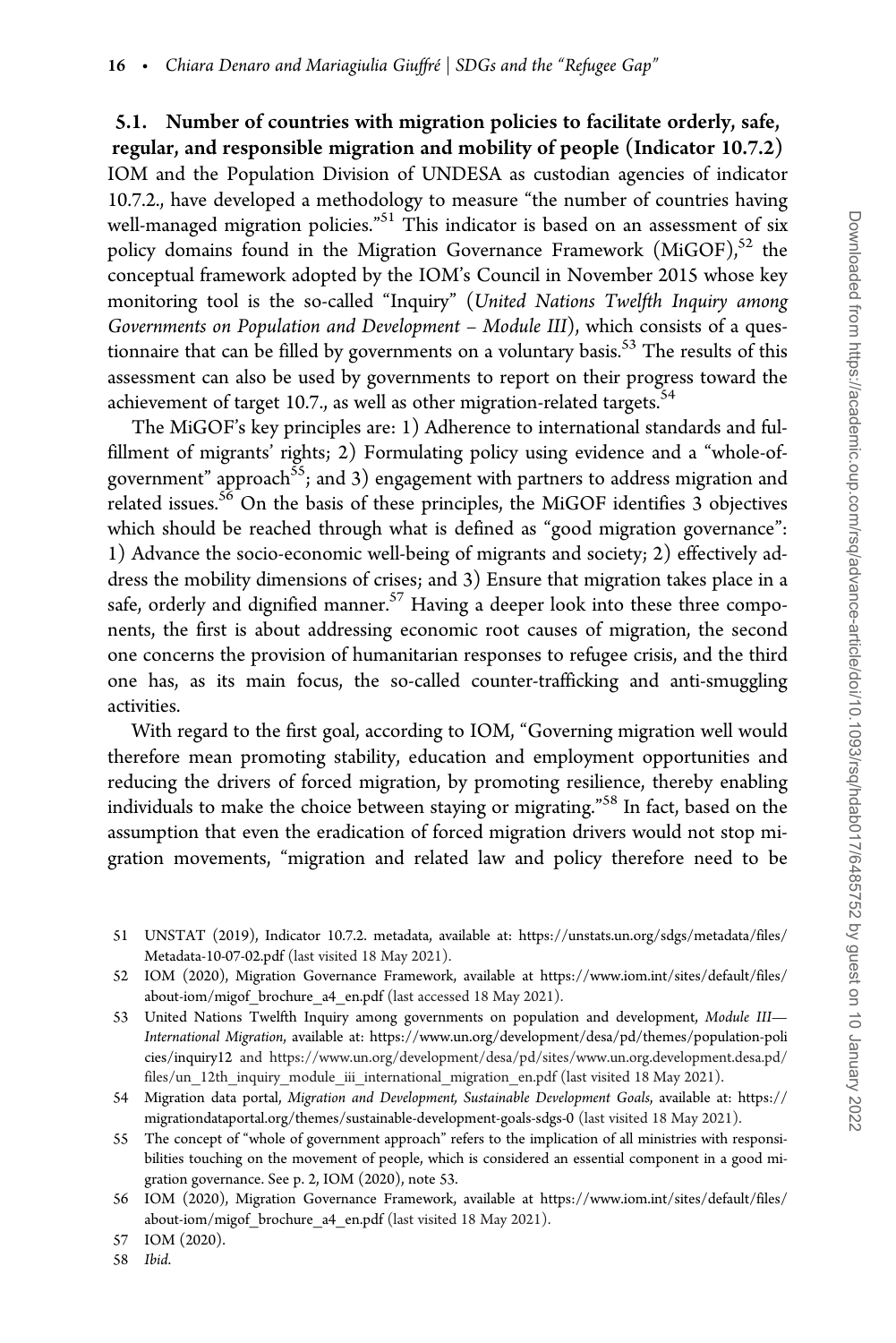designed to also foster strong socioeconomic outcomes for migrants and communities of origin, transit and destination."59

While the first objective of "well managed migration policies" is mainly focused on the "economic determinants" or "economic relevance" of migration processes, the second objective is much more focused on forced migration, refugees, displaced persons and is built around the dimension of "crisis." In these crises, several precise responsibilities are attributed to States, which should: a) prevent and prepare for crisis; b) support migrants, displaced persons and communities affected by crises in accordance with humanitarian principles; c) and promote durable solutions to end displacement.<sup>60</sup>

Finally, the third objective better defines the meaning of "safe and orderly" migration as a path in which risks associated with the movement of people are mitigated through: a) the application of effective cross-border health measures, and b) the strengthening of public health strategies to prevent the spread of disease and protect the health of migrants and society, as well as c) the detection of irregular migration and the prohibition of illegal cross-border activity through the collaboration amongst migration and border agencies, national and international justice, and security agencies. In particular, regarding this third objective, it is outlined how these agencies should collect, analyze and use information intelligence to combat terrorism as well as trafficking in persons, smuggling in migrants and other transborder criminal activities.

Analyzing the MIGOF conceptual framework from a socio-legal perspective it is possible to identify at least two possible areas of concern for forcibly displaced populations. The first one is related to the very formulation of the second goal: "effectively address the mobility dimension of crises." In particular, being its definition articulated around the concept of crisis, it risks leading to counterproductive effects in terms of emergency approach to human mobilities, forced displacements and related policies. Another possible area of concern lies within the conceptualization of the third goal "ensure that migration takes place in a safe, orderly and dignified manner," which is supposed to be reached also through "the detection of irregular migration and the prohibition of illegal cross-border activity." As it is well known, in the case of refugees, the possibility to irregularly cross a border can sometimes be the only chance to survive, therefore a well-managed and sufficiently safe migration policy should mandatorily be respectful of the right to leave and the right to seek asylum abroad.

With regard to indicator 10.7.2, the main data collection tool for the SDGs is the so called "Inquiry": United Nations 12th Inquiry Among Governments on Population and Development, whose Module III is on "International Migration." It includes a number of "closed answer" questions dedicated to States, which are required to indicate the state of the art regarding 4 research areas: a) migration governance, b) migrant rights and integration, c) migration and development, d) forced migration.<sup>61</sup>

<sup>59</sup> IOM (2020) Ibid.

<sup>60</sup> Ibid.

<sup>61</sup> United Nations Twelfth Inquiry among governments on population and development, Module III – International Migration, available at: [https://www.un.org/development/desa/pd/themes/population-poli](https://www.un.org/development/desa/pd/themes/population-policies/inquiry12) [cies/inquiry12](https://www.un.org/development/desa/pd/themes/population-policies/inquiry12) and [https://www.un.org/development/desa/pd/sites/www.un.org.development.desa.pd/](https://www.un.org/development/desa/pd/sites/www.un.org.development.desa.pd/files/un_12th_inquiry_module_iii_international_migration_en.pdf) [files/un\\_12th\\_inquiry\\_module\\_iii\\_international\\_migration\\_en.pdf](https://www.un.org/development/desa/pd/sites/www.un.org.development.desa.pd/files/un_12th_inquiry_module_iii_international_migration_en.pdf) (last visited 18 May 2021).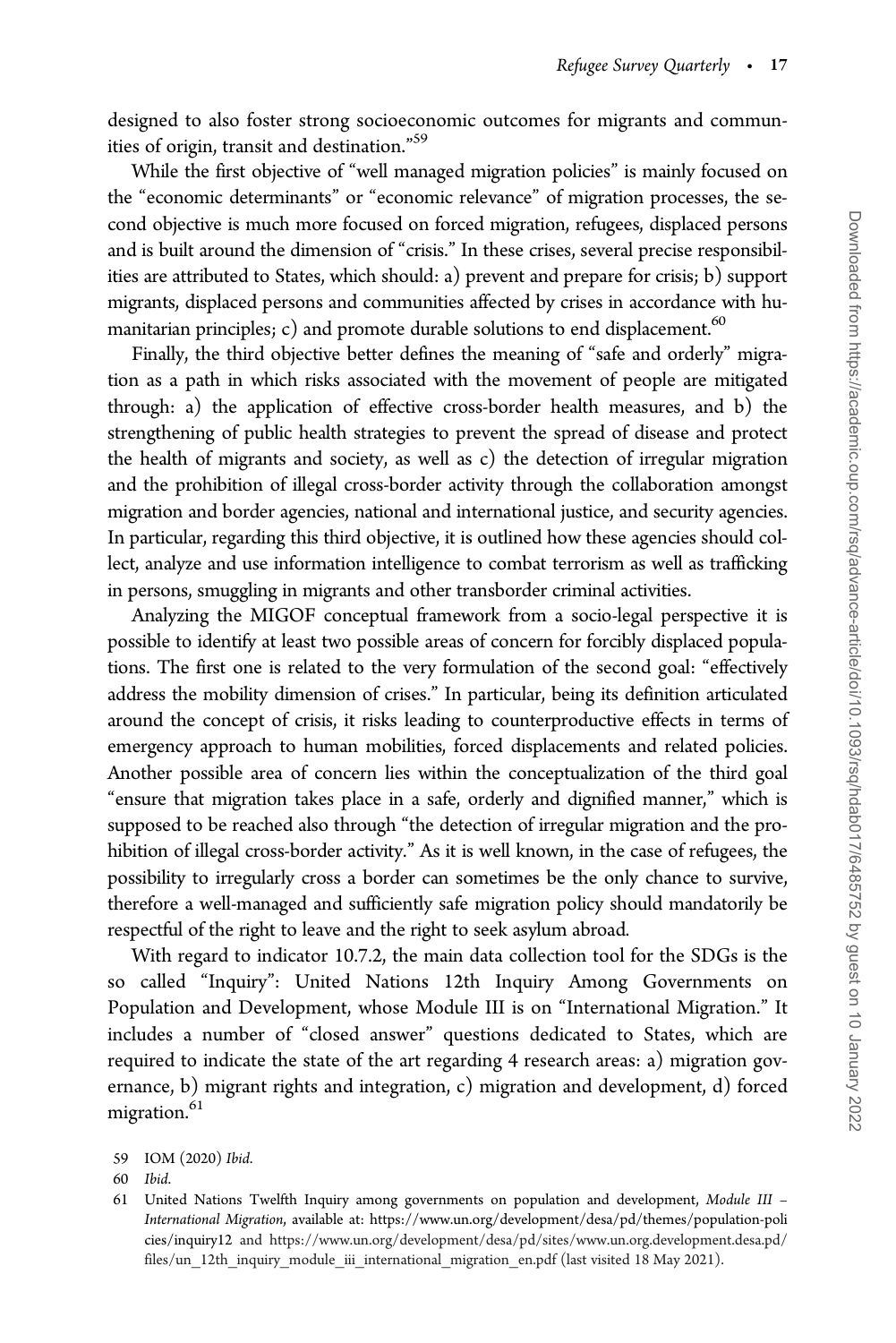In this forced migration related research area, governments are required to provide information on the implementation of possible measures to respond to refugees and other persons forcibly displaced across international borders, $62$  such as: a) a system for receiving, processing and identifying those forced to flee across international borders; b) contingency planning for displaced populations in terms of basic needs, such as food, sanitation, education, and medical care; c) specific measures to provide assistance to citizens residing abroad in countries in crisis or post-crisis situations; d) a national disaster risk reduction strategy with specific provisions for addressing the displacement impact of disasters; and e) grant permission for temporary stay or temporary protection for those forcibly displaced across international borders and those unable to return.

From a purely methodological perspective and keeping in mind what we previously defined as "refugee gap," it is possible to identify at least one weakness. Being mainly a government-centered research tool (as the Inquiry is fully based on a selfassessment carried out by governments themselves on their own conducts), it does not allow an impact assessment of State migration policies. Moreover, while it is able to offer a descriptive and detailed overview of the political and legal tools as well as the mechanisms used by different States to ensure "well managed migration policies," which also entail the containment of irregular migratory flows, much less attention is given to the impact of those policies on the rights of migrants, including refugees, who might have no alternative to irregularly fleeing their country relying on smugglers and dangerous journeys to seek protection or a better life abroad. As one of the UNHCR experts we interviewed argued:

The formulation of "well-managed migration data" has the inevitable consequence to be a bit centred on the management process. [...] The tool reflects the political will of States to formulate an indicator based on the concept of "well-managed" and IOM has found a good formulation of "well-managed", which the countries can re-interpret on a national basis. As a matter of fact, the countries have very different migration realities, and it would have been difficult to find a more specifical formulation. I think that the indicator is quite comprehensive and looks at all the aspects of well managed migration policies. But what is lacking in this formulation is that the methodology does not allow to assess the impact of these policies on migrants. This is due to the very nature of the indicator. The indicator assesses if the policies are well-managed, but this does not mean that it is able to take into account, the impact of these policies [...] and the situation of migrants in the country. But I think this is a matter of political will, and given the variety of priority and context, it is not surprising at all.<sup>63</sup>

According to the IOM interviewee, more than a mere matter of methodology, the configuration of indicator 10.7.2 and of its research tool could be improved through a transformation in the "political will" behind it: as it is, it does not provide any

<sup>62</sup> See point 3.15 of the Inquiry.

<sup>63</sup> Interview with IOM staff member.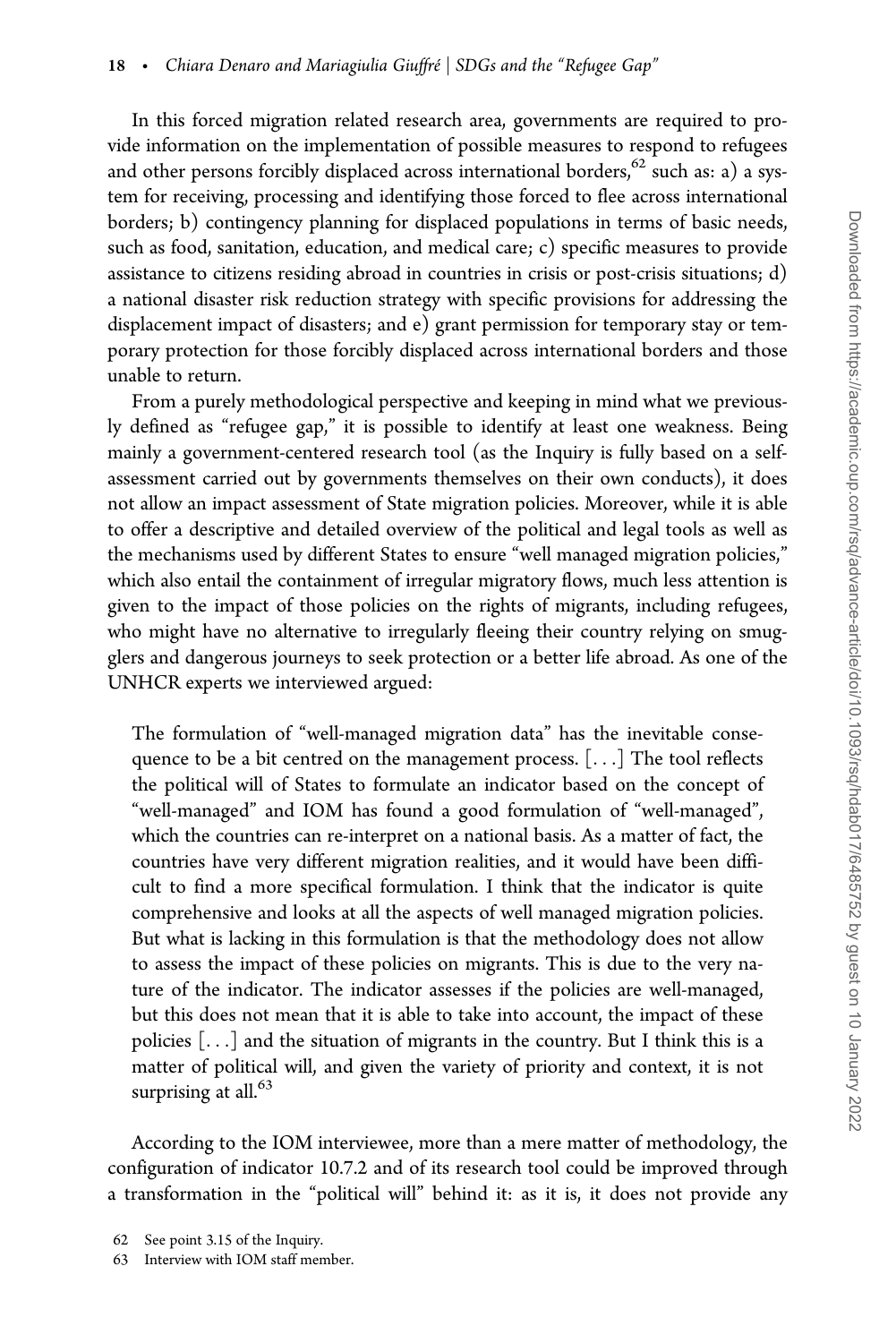information on the possible impact of migration policies on refugees' living conditions, but maybe, it is not even conceived to provide such information.

In our view this is not completely true: not only the very formulation of an indicator is a matter of political will, but also the choice of a certain methodology to calculate it, has a political salience. As widely highlighted in policy evaluation studies, an effective assessment of the quality/goodness of a policy within which the concept of "well-management" should fall, should not prescind from their impact assessment.<sup>64</sup> A completely government-centered approach both in the formulation of a target/indicator and in the definition of the methodology to calculate them, cannot truly give an account of how much well-managed a policy is. Comments by UNHCR on the issue which have been collected during the interviews, went in the same direction:

To be honest, I have my concerns on the methodology, and on how do they calculate this indicator. There are some limits concerning the impact assessment [of these policies]. In practice, they [the governments] make a selfassessment.65

The issue of "self-assessment" which is carried out through the Inquiry is probably the most significant weakness of the methodology to calculate indicator 10.7.2. In particular, the Inquiry can be compiled on a voluntary basis, and being limited to identify the existence or inexistence of determinate political/procedural/legal tools of migration governance, without assessing the impact of this governance on migrants.

## 5.2. Number of people who died or disappeared in the process of immigration towards an international destination (Indicator 10.7.3)

Indicator 10.7.3. has, as a conceptual background, the IOM Missing Migrant Project. The MMP data include migrants (regardless of their legal status) who have died at the external borders of States or in the process of migration towards an international destination.<sup>66</sup> As underlined by the UN Migration Agency,<sup>67</sup> MMP selection of data is primarily dependent on secondary sources of information and can provide some insight into the safety or otherwise of routes.<sup>68</sup>

The lack of availability of disaggregated data based on the legal status of migrants highlights the difficulties in giving an account of the refugees' presence with regard to both the general definition and counting of missing migrants. This limit brings

<sup>64</sup> References of policies evaluation (to be included).

<sup>65</sup> Interview with UNHCR staff member.

<sup>66</sup> Deaths in refugee housing, immigration detention centres or camps are excluded. The MMP data also exclude deaths that occur during deportation or after forced return to a migrant's homeland or third country, as well as deaths more loosely connected with migrants' precarious or irregular status, such as those resulting from labour exploitation or resulting from lack of access to health care.

<sup>67</sup> UNSTAT (2020), Indicator 10.7.3. Metadata, available at: [https://unstats.un.org/sdgs/metadata/files/](https://unstats.un.org/sdgs/metadata/files/Metadata-10-07-03.pdf ) [Metadata-10-07-03.pdf](https://unstats.un.org/sdgs/metadata/files/Metadata-10-07-03.pdf ) (last visited 18 May 2021).

<sup>68</sup> Amongst these secondary sources of information have to be included governmental and nongovernmental stakeholders, NGOs, associations, and individuals.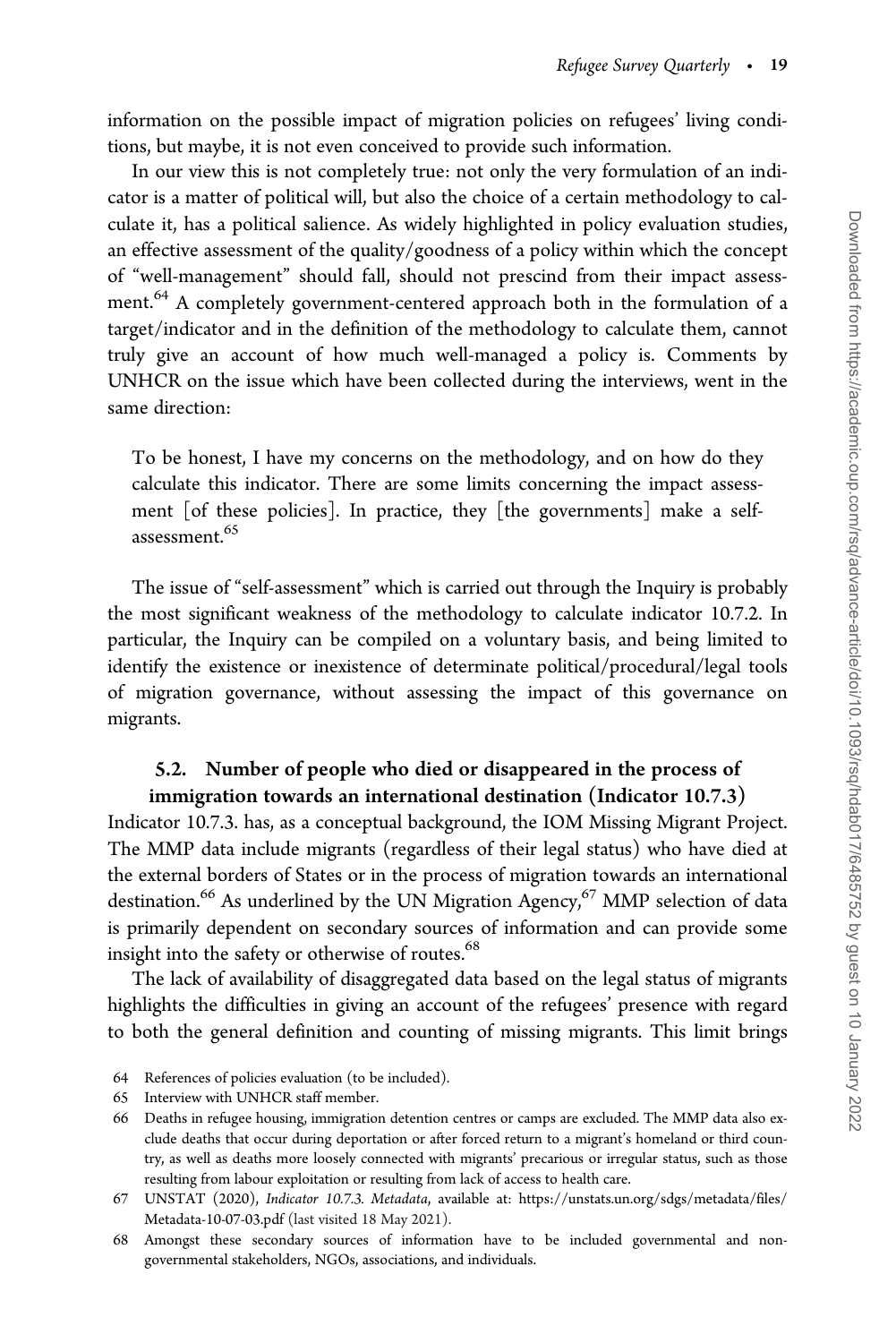with it a consequential gap in carrying out a proper assessment of safety and wellmanagement of migration policies for refugees.

I think that there is a huge gap concerning refugees. This is absolutely true, both in the specific circumstances in which we are investigating deaths and concerning migrants more generally. In fact, within our database, we do not or better, we really can't differentiate between those people who are seeking asylum, those who would like to seek asylum and those who are moving for other reasons. We cannot investigate on it for different reasons. And then, as you know, taking the border as perspective, there is a concept which became more and more popular in academia: during migration, people very often are moving in and out from borders, by crossing to near contexts, more than by doing longer journeys. I think this is true across the world.<sup>69</sup>

Regarding the above-mentioned tier classification system, indicator 10.7.3., which results to be under Tier I, has been assessed as having a sufficiently clear methodology and data availability. However, its interpretative framework does not look very clearcut, and the relationship between indicator 10.7.3 and target  $10.7<sup>70</sup>$  which it should contribute to assess, looks quite blurred. In other words, the nexus amongst data collected by IOM MMP and different States who would be responsible to implement well-managed migration policies, does not appear to be sufficiently direct. During the interviews, we asked IOM representatives to clarify how data concerning missing migrants, who possibly lost their lives during a border crossing, can contribute to indicate if migration policies implemented by a certain State are well-managed, or sufficiently safe. We asked how the country of reference is de facto identified, but the custodian agency itself outlined the existing difficulties in doing it:

We categorize locations in several data sets, so we include both the location of departure and death. But is important to keep in mind that in overseas journeys or when dead is happening at the border, it is hard to say this is one country and...that is all. So, the location of death is categorized in a few different ways, in a specific geographical, geo-localization point, and the country of origin too, so this is not the UN statistics division regions, because we have the Mediterranean, or the UN-Mexico border and because these areas is where we see a particular pattern of deaths in the data.

Since information about migrants who die (or go missing) in countries of destination or residence are not traced by the MMP, it is not clear if the indicator 10.7.3. should be meant as referring to departure or transit countries, or maybe to both. Therefore, even if carried out in cooperation with countries of destination, policies aimed at stemming irregular flows of migrants (in line with indicator 10.7.2) preventing their departure and/or arrival to the would-be host State are assessed only against

<sup>69</sup> Interview with IOM staff member.

<sup>70</sup> Target 10.7 reads as follows: "Facilitate orderly, safe, regular and responsible migration and mobility of people, including through the implementation of planned and well-managed migration policies."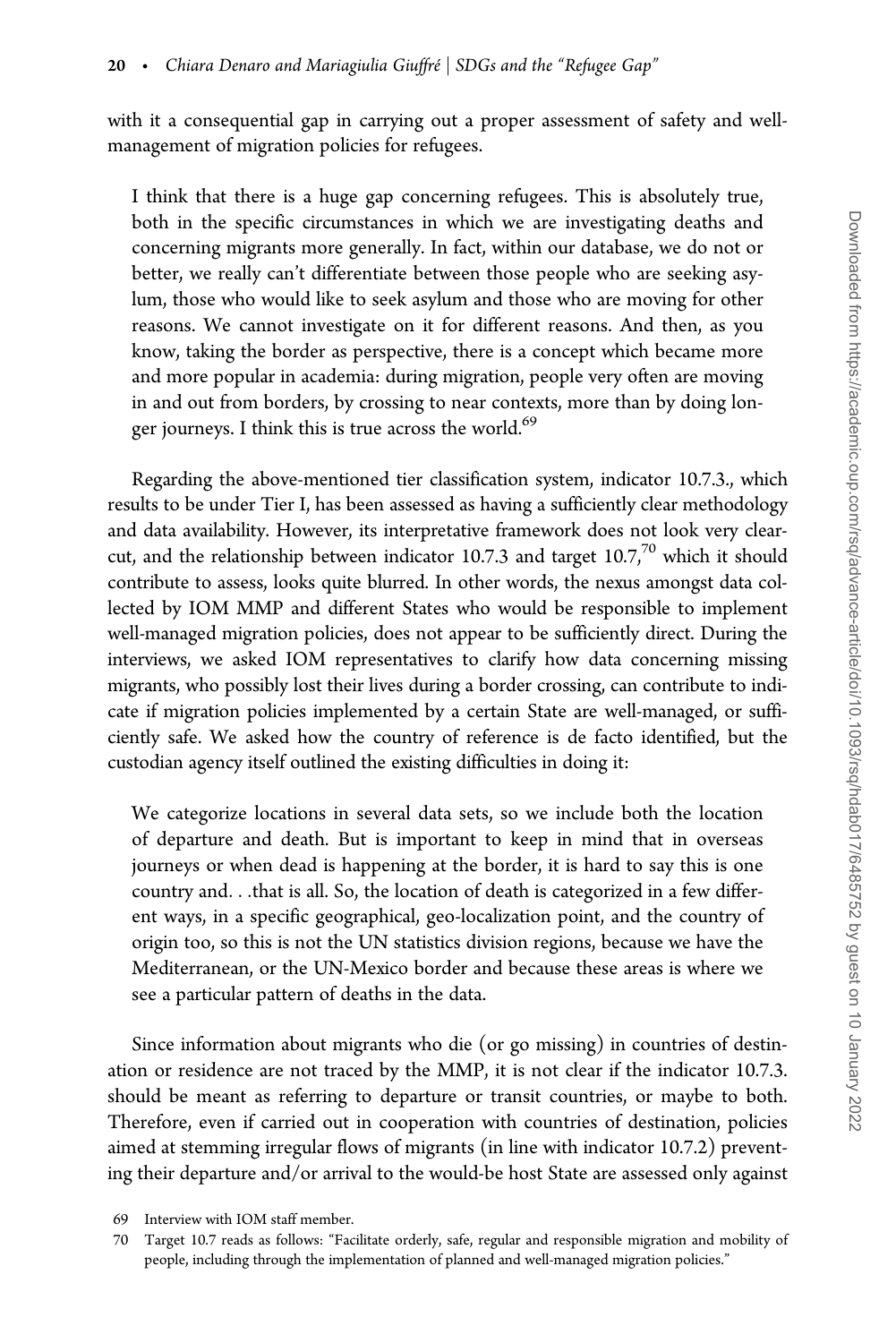the State of origin or transit. Likewise, whether policies of containment and externalization of migration controls result in the death of migrants and refugees on the move (indicator 10.7.3), this would be counted only as a failure of the migration management system of the countries of origin or transit.

As outlined in Section 3, indicator 10.7.3 refers only to migrants who lost their life at the border of a country of departure or transit. Therefore, such data do not provide information on the safety and well-management of migration policies in all countries which are inevitably involved in the migratory process. For example, a group of Ivorian nationals who wish to seek asylum in Europe drawn in the Mediterranean either because of lack of intervention by Maltese and Italian authorities, that had knowledge of the distress event, or because of a fatal accident caused by the disproportionate use of force by Libyan authorities called by their European colleagues to "rescue" and pull-back the refugees against their will. In case of death of these persons during the sea-crossing from Libya to Malta/Italy, which country/ countries are the data of indicator 10.7.3 accountable for? How do these data contribute to appraise the sufficient/not-sufficient safety and well-management of migration policies of countries of origin/transit/destination, as encompassed in target 10.7? Unfortunately, these questions remain open, by highlighting a research gap concerning the possibility to assess the impact of border and migration management policies on the lives of refugees.

## 5.3. Proportion of the population who are refugees, by country of origin (10.7.4)

In 2020, the indicator 10.7.4 "Proportion of the population who are refugees by country of origin" was proposed by UNHCR (custodian agency) and included in the SDGs indicator framework. The initial proposal which had, as a background and rationale, both the 2016 New York Declaration for Refugees and Migrants<sup>71</sup> and the 2030 Agenda for Sustainable Development was related to Goal 16, Access to Justice, in relation to target 16.3 "Promote the rule of law at the national and international levels and ensure equal access to justice for all." In particular, the New York Declaration, as the main reference for the Global Compact for Migration, highlighted the relevance of accurate data collection processes on migration phenomena, by underlining the need of disaggregating them "by sex and age and include information on regular and irregular flows, the economic impacts of migration and refugee movements, human trafficking, the needs of refugees, migrants and host communities and other issues."<sup>72</sup> In addition, the 2030 Agenda (para 23) recognized the relevance of "meeting the needs of refugees, internally displaced persons and migrants, on the

<sup>71</sup> The New York Declaration was adopted by the UN General Assembly in September 2016.

<sup>72</sup> The Paragraph 2.4 of the Declaration states that Member States will "make efforts to collect accurate information regarding large movements of refugees and migrants, [...] take measures to identify correctly their nationalities, as well as their reasons for movement [and] to identify those who are seeking international protection as refugees." Moreover, paragraph 2.19 recognizes "the importance of improved data collection, particularly by national authorities" and commits to "enhance international cooperation to this end, including through capacity- building, financial support and technical assistance."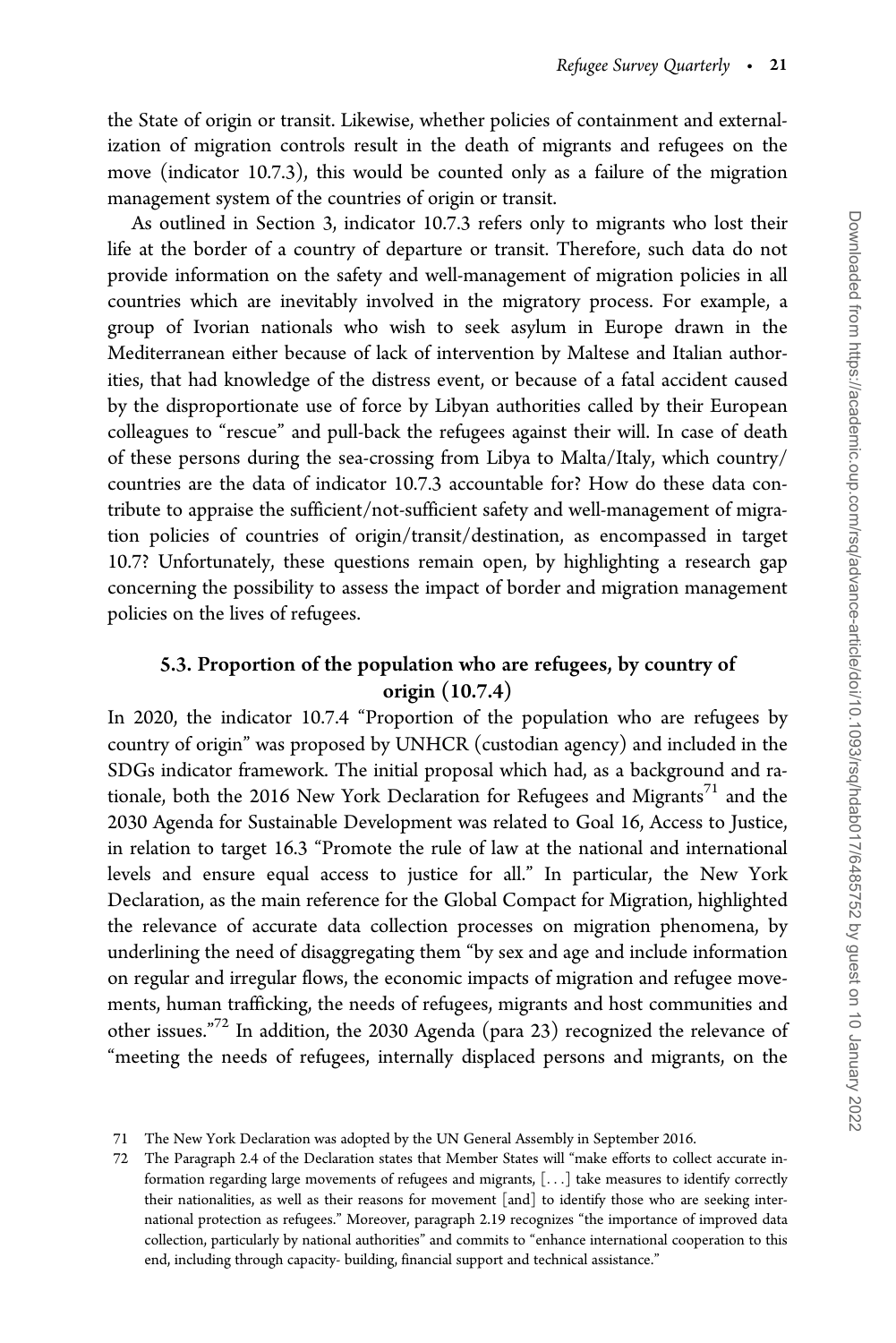basis that they are among the most vulnerable,"<sup>73</sup> and asked Member States to "strengthen support and meet the special needs of people living in areas affected by complex humanitarian emergencies."

In the initial proposal of the refugee-dedicated indicator, UNHCR highlighted the connection of the proposed indicator with Goal 16 "Access to justice" as follows: SDG 16 claims to seek to reduce "the horrors which are a result of armed conflict or other forms of violence within societies."74 In addition, from a more general perspective after highlighting the lack of indicators monitoring the number of populations being forcibly displaced outside their country of origin at a global level, UNHCR highlighted how the "omission of indicators on refugees and internally displaced people" would have been both inconsistent with the specific importance accorded to them in the 2030 Agenda, and an obstacle for the fulfillment of the pledge of "leaving no one behind."75

Anyway, the indicator concerning the "proportion of the population who are refugees" which had been originally proposed as related to target 16.3. "access to justice for all" was finally included in the SDGs indicator framework under Goal 10 "reduce inequality," target 10.7 "facilitate orderly, safe, and responsible migration and mobility of people, including through implementation of planned and well-managed migration policies."

While in the original narrative<sup>76</sup> of indicator 16.3.3, it was somewhat clear that the increase in the proportion of refugee population should have been able to provide information on the weakness of the rule of law in the country of origin, not equally clear was the sort of information which the indicator could provide concerning the well-management of migration policies.

This was the problem which always emerged in our discussions. [If the indicator is moved under goal 10], which is the target to reach? Is it to increase the number of refugees or to decrease it? Because from the perspective of migration policies you would like that more countries of asylum do accept a major number of refugees, while from a "rule of law perspective" it was easier to define the goal and target: the number of refugees was indicator of the countries with more problems of public security, war, and weak rule of law, so the target was to reduce the number of refugees.

The process behind this change in the collocation of the indicator on refugees, was discussed during our interviews: in this regard, the UNHCR outlined the lack of a proper place for discussion, since the decision to move it under goal 10 was communicated in the frame of the comprehensive consultations which followed the proposal.

<sup>73</sup> UNSTAT (2019), Indicator 10.7.4. Metadata, available at: [https://unstats.un.org/sdgs/metadata/files/](https://unstats.un.org/sdgs/metadata/files/Metadata-10-07-04.pdf) [Metadata-10-07-04.pdf](https://unstats.un.org/sdgs/metadata/files/Metadata-10-07-04.pdf) (last visited 18 May 2021).

<sup>74</sup> Indicator proposal template and metadata are not anymore available on the web but on file with the authors.

<sup>75</sup> UNHCR (2019)

<sup>76</sup> See note 72.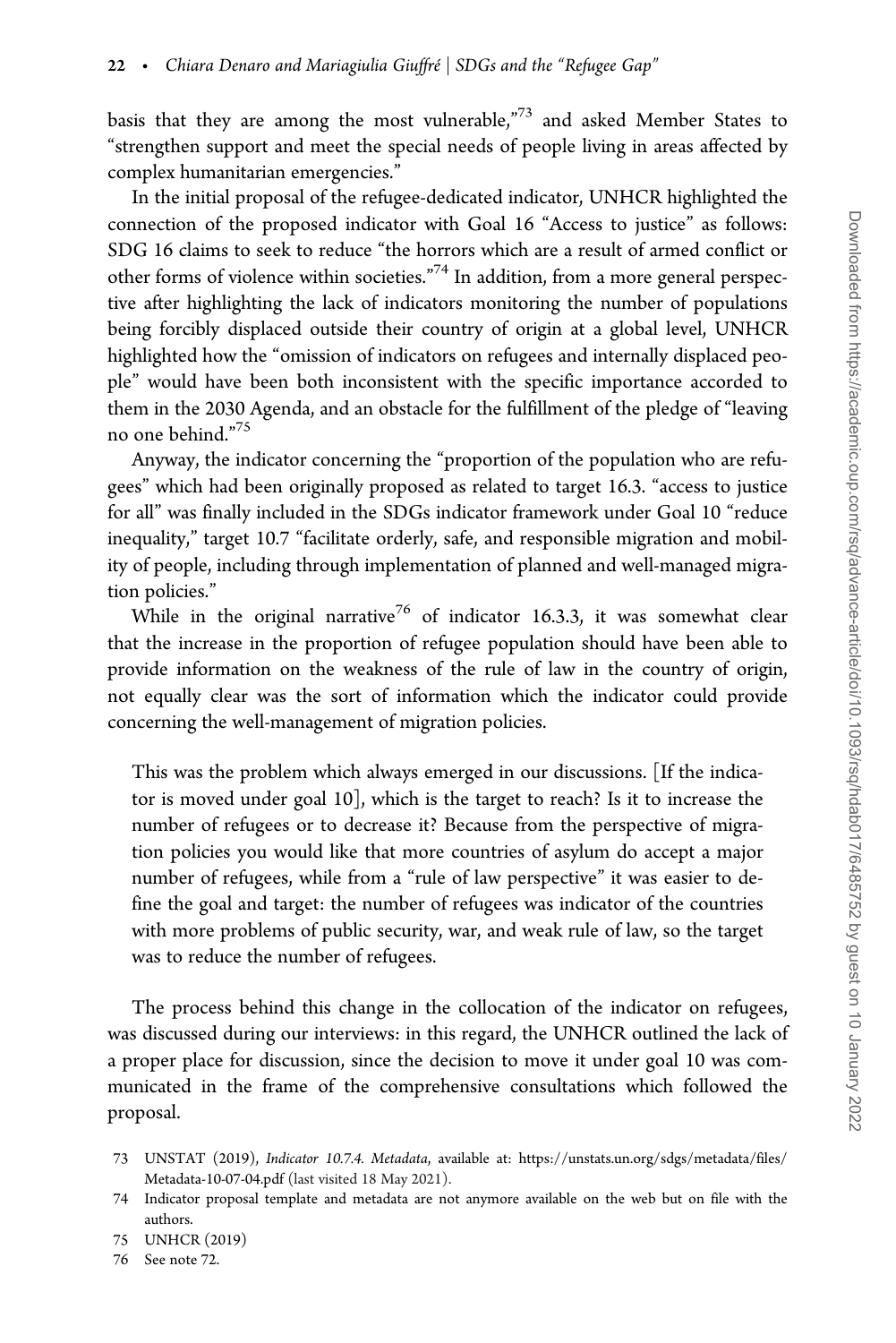There has not been a proper discussion on this change. During the final discussion on the acceptance of new indicators, UNSD stated that our indicator was approved but under goal 10 instead of goal 16. And at that point, nobody objected anything. So, we changed a bit the narrative and the description of the metadata, but in general it remained as it was. [.] We changed the narrative in order to ensure consistency: before there was a reference to the rule of law, and now there is not. [...] In my view is now a bit hybrid because it was born with an idea behind it, but then it was moved. To be honest, I do not see a so relevant relationship with migration policy. However, the fact of having a dedicated indicator does not solve the problem [of the refugee-gap] in any case.

Therefore, as acknowledged by the UNHCR and as already highlighted for indicator 10.7.3, it is still unclear how the "proportion of the population who are refugees" should indicate the existence/lack of planned and well managed migration policies in view of facilitating orderly, safe, and responsible migration and mobility of people, and which kind of countries (i.e., countries of origin, transit countries, destination countries) it should be accountable for.

Moreover, what is now indicator 10.7.4 had been initially proposed as to be included under Goal 16 "Access to justice" and more specifically under target 16.3 "Access to civil justice" to provide information on the "rule of law" in countries of origin. A high percentage of refugees from a certain country, would have indicated the weakness of its rule of law, inadequate access to civil, political and social rights as well as a limited capability of the State to protect its citizens. Moving this indicator from goal 16 "Access to justice" to goal 10 "Address inequality" (and more specifically, target 10.7. "well managed migration policies"), the initial target of the indicator which would have been the "country of origin" was completely shifted to the "hosting country," where the presence of well managed reception and integration policies should have been assessed.

However, as confirmed in our interviews with experts, $77$  how the percentage of refugee population by country of origin could have contributed to the assessment of the presence/absence of "well managed migration policies" remains undefined (for example, no data on reception conditions in the host countries are collected for the purpose of the SDGs review), thus leading us to conclude that the relationship between indicator 10.7.4 and target 10.7 has not been thoroughly thought-out from the outset.

One of the questionable elements of the migration-related indicators under target 10.7 is their limited scope. Indeed, they exclude from the overall evaluation the (would-be) countries of arrival, even though they are increasingly actively engaged in policies of migration control. For instance, they cooperate with countries of origin and transit, either through measures of externalization of borders, extraterritorial direct and indirect pushbacks, as well as non-entrée practices (e.g., restrictive visa policies, carrier sanctions) that migrants and refugees inevitably attempt to circumvent by choosing even more dangerous (not to say deadly) routes with the assistance of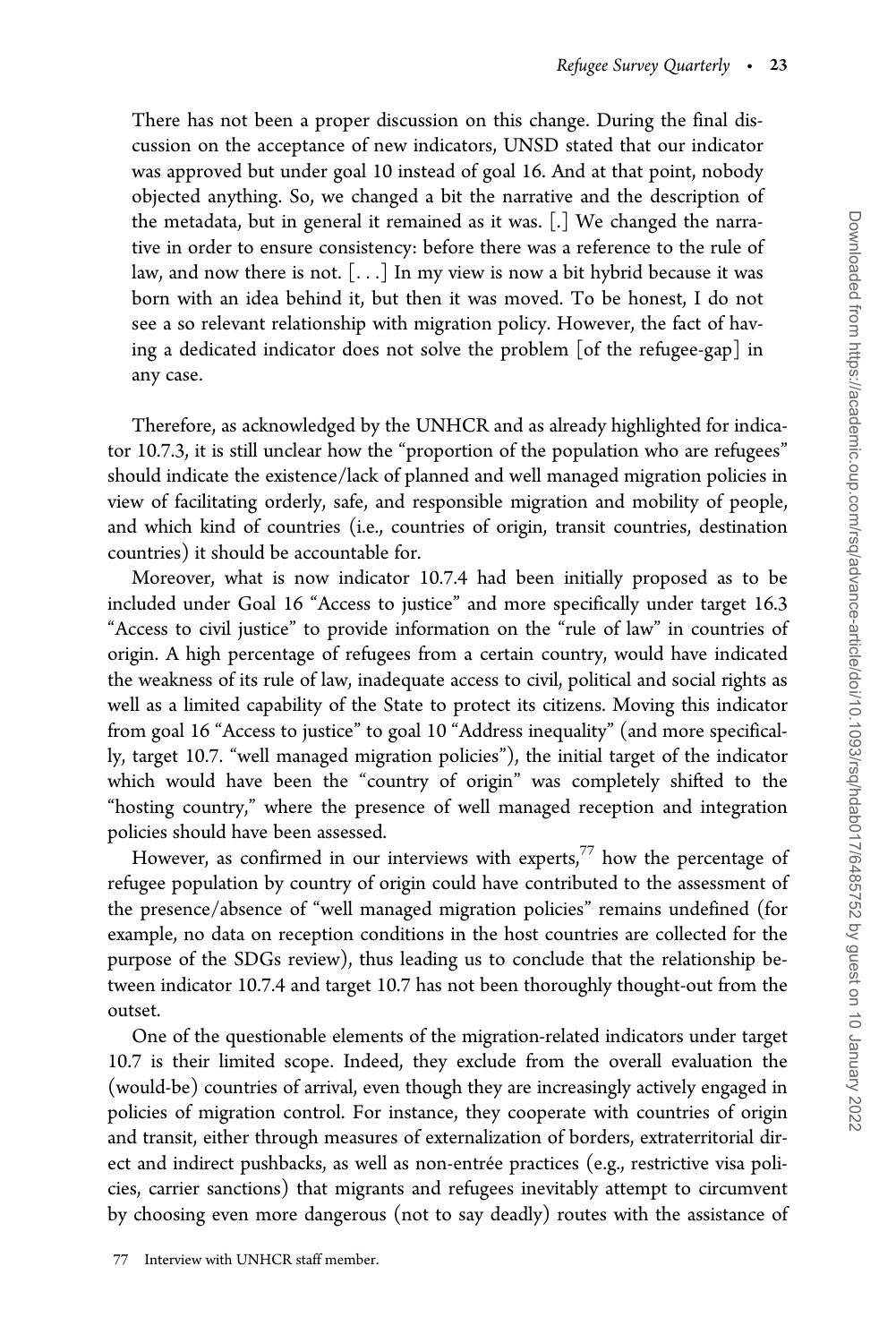smugglers and/or traffickers. It thus remains to be seen whether cooperative policies of containment of irregular flows of refugees in lack of legal and safe pathways to reach safety abroad can be construed as "planned and well-managed migration policies" able to "facilitate orderly, safe, regular and responsible migration and mobility of people" in line with target 10.7.

#### 6. HOW NOT TO LEAVE REFUGEES BEHIND? EXPLORING SOME PROPOSALS

Based on the foregoing and without any of claim of exhaustiveness, this section puts forward some proposals, with a view of not leaving refugees behind in the SDG framework. These proposals will be articulated around three main threads: 1) data disaggregation by refugee status; 2) the refugee-dedicated indicator (10.7.4), its target of reference and the methodology behind it; and 3) the possibility to include a new indicator, which would be able to provide more information on how access to asylum takes place in practice.

Against the background characterized by the very limited availability of disaggregated data by refugee status to measure progress towards SDGs, the advocacy effort carried out by UNHCR, and the methodological recommendations on refugee statistics provided by EGRIS are particularly important. Due to the amplitude of the SDG framework, we believe that the identification of 12 goals which should be prioritized in data disaggregation process represents a first turning point which should encourage States to increase their efforts in the direction of collecting and disaggregating data in order to include forcibly displaced populations. However, the voluntary basis on which data collection and reporting process by States takes place continues to constitute a significant obstacle: in particular, the fact that forcibly displacement does not fall within mandatory dimensions for disaggregation should definitely be overcome, in order to push States to focus their attention on refugee-like populations and internally displaced persons, with a view not to leave them behind.

A second line along which it would be possible to foster the inclusion of refugees in the SDG framework concerns target 10.7, which is articulated around the concept of "well-managed migration policies." The state of the art foresees its measurement through four indicators, three of which could be re-defined in a more refugee sensitive manner. Keeping as a background the current definition of well-managed migration policies,78 with regard to indicator 10.7.2., it would be desirable to go beyond the government-centred assessment approach entailed by the Inquiry. Indeed, while this approach is able to provide an overview of the measures adopted by States to manage migration, $79$  it does not give any information on their impact on the rights of refugees. While the availability of disaggregated data by refugee status concerning the whole SDGs framework or at least the 12 indicators selected by UNHCR would

<sup>78</sup> The definition of well-managed migration policies is included in IOM (2020), Migration Governance Framework, available at: [https://www.iom.int/sites/default/files/about-iom/migof\\_brochure\\_a4\\_en.pdf](https://www.iom.int/sites/default/files/about-iom/migof_brochure_a4_en.pdf) (last visited 18 May 2021).

<sup>79</sup> As outlined before the Inquiry adopts a self-assessment approach, in which States are called to declare the presence/absence of political/legal tools of migration governance.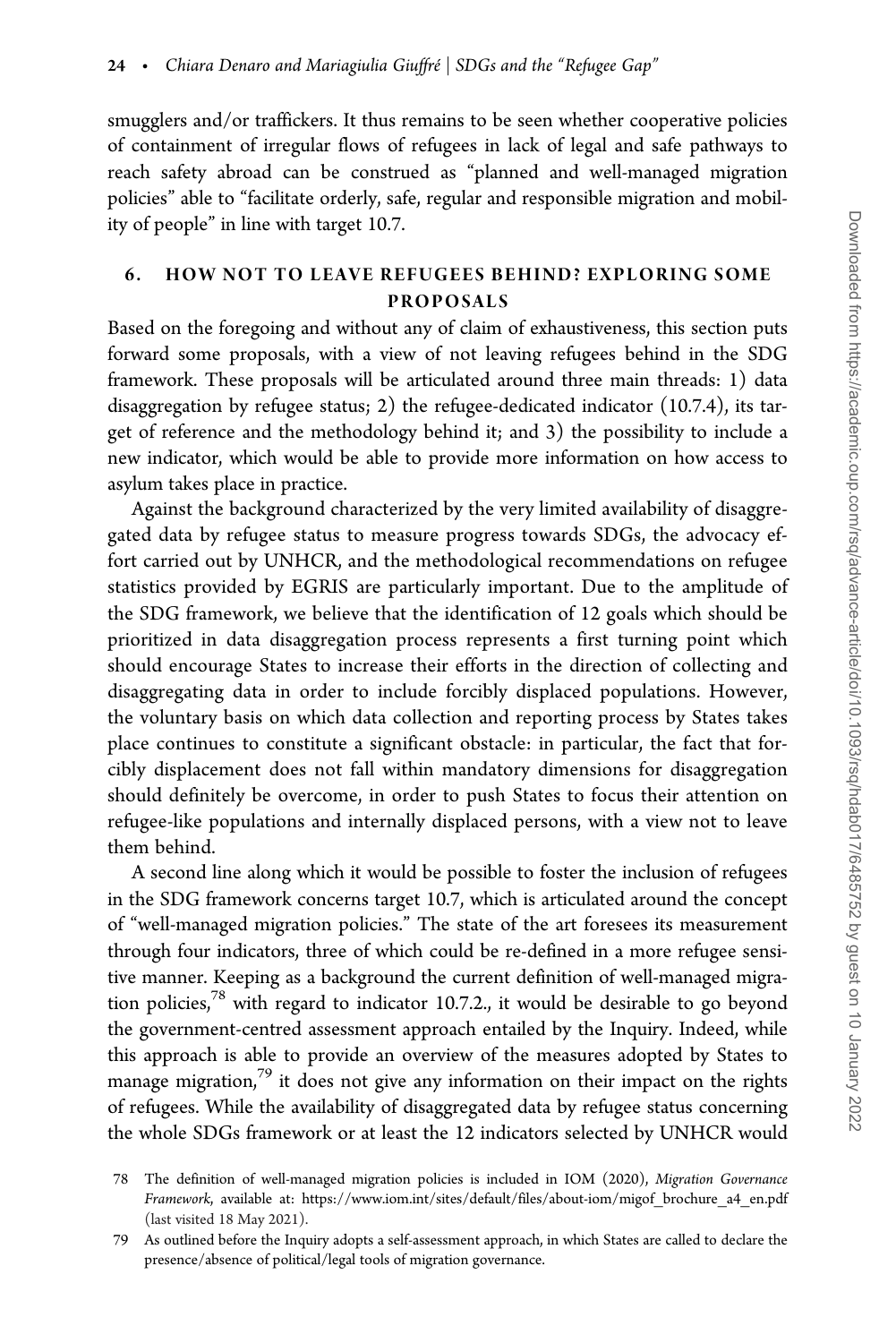already be available to provide information on refugee wellbeing, what remains uncovered is the delicate phase of access to the territory and to the asylum procedure.

A possible technical and methodological proposal on how to include an impact evaluation amongst the goals of the indicator exceeds the scope of this article. However, we believe that the introduction of new measurement tools, able to give account of the impact of these policies in terms of migrant and refugee rights, might be an added value that we leave to policy makers to discuss. Therefore, going beyond the mere existence of legal and policy tools to manage migration flows, future research could explore the importance of evaluating the main impact of migration policies in terms of access to rights and integration of the target population.

Regarding indicators 10.7.3 and 10.7.4 which respectively concern the number of persons who have lost their lives or are missing during migratory journeys, and the percentage of refugees on the total population by country of origin, we think it should be clarified what they exactly indicate with the expression "well-managed migration policies." The mechanisms behind the identification of accountable countries for dead and missing migrants as countries which do not have sufficiently safe, and therefore well-managed migration policies should be made more explicit. A similar discourse can be done about the possible relationship between the increase/decrease of refugee population (indicator 10.7.4) and the presence/absence of well-managed migration policies (target 10.7). The mere calculation of the number of refugees as a proportion of the population of the country of origin does not give any information on the extent to which migration policies are well-managed within each host country. Even calculating the number of refugees by nationality in each host country would not say much on the appropriate management of migration policies within this State. More refugees do not automatically imply that better migration policies are already in place, but rather that a need exists to promptly enforce well-managed and refugeesensitive migration policies, not more, not less.

From our point of view, the strength is really data disaggregation. It is only there that we then can see, and we can understand, what's happening, if refugees are more integrated, if they have their well-being. That is where we really concentrate our efforts. But since there was the possibility of including an indicator, at least that would make it more, in some way, visible...we made the proposal. In fact, the indicator did not give the possibility to measure anything too new in the end because we calculate the number of refugees every year, the data is already available, it was only to put it as a flag, to say that even that should be considered in the SDGs.<sup>80</sup>

Continuing to strengthen data disaggregation by refugee status in relation to the other SDGs (and the 12 priority indicators identified by UNHCR, which do not include Goal 10) does not solve the primary issue concerning refugees' safe and prompt access to territory and to asylum procedures to avoid refoulement to dangerous countries of origin or transit. Therefore, a possible contribution to the potential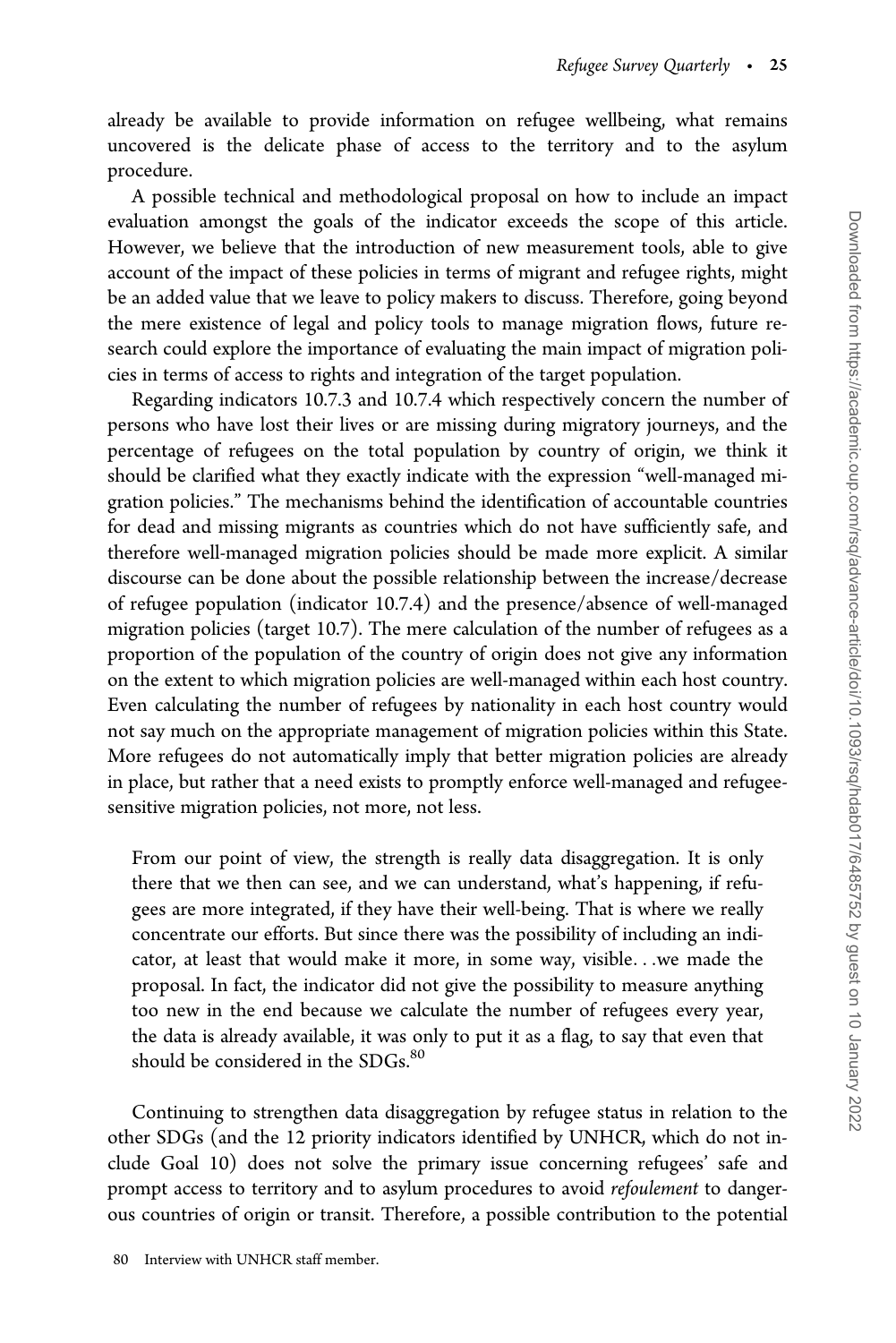progressive closure of the refugee gap could be the inclusion, within the SDGs framework, of a dedicated focus on border management procedures which are an essential corollary to the wider definition of migration policies.

Either a dedicated focus within indicator 10.7.2 on border procedures or the insertion of a new indicator under target 10.7 might contribute to shed light on the fact that refugees often travel in mixed flows and are apprehended while attempting to irregularly cross sea and land borders, in transit zones, and in situations of emergency with massive arrivals of mixed influxes. Therefore, restrictive migration controls in the framework of border and migration management policies aimed at combatting irregular flows can also end up affecting the rights of people genuinely in need of protection.

In fact, the refugee gap is also made of selective choices on what to count and what not, and of related consequences in terms of politics of visibility, which make some issues visible while others are obscured.<sup>81</sup> For example, in the SDGs indicator framework, those who are daily pushed back at the borders to unsafe countries of origin and transit, prevented from accessing the territory of a safe country, and those who do not have access to asylum justice (including an effective remedy)<sup>82</sup> remain "uncounted."<sup>83</sup>

#### 7. CONCLUDING REMARKS

Starting from the definition of SDG "refugee gap" proposed by the International Rescue Committee (2019), this article has identified shortcomings related to the data collection process, and a significant lack of availability on disaggregated data by refugee status. Moreover, a limited presence of refugees in national reporting systems, which are filled on a voluntary basis and in political planning processes, can also be recorded.<sup>84</sup> Despite the efforts to bridge the refugee gap, especially through the inclusion of "refugee status" amongst the disaggregation criteria and the proposal of new refugee and migrant related indicators in the SDGs framework, such a gap is still present. Timely, reliable, and impactful data on migration will thus offer some help to guide policy makers in implementing evidence-based policies and plans of action to manage migration aspects of the SDGs in compliance with human rights to ensure no one (including refugees) is left behind.

Being inspired by IRC work and after advancing a more comprehensive and multidimensional definition of the "refugee-gap" concerning SDGs, this article has examined the different dimensions of this gap, by outlining the limited refugeesensitiveness of 1) data disaggregation processes concerning SDGs, 2) voluntary reporting activities by States, and 3) the conceptual framework of target 10.7 and the methodology of its indicators. It has then attempted to provide an overview of the possible fields for improvement, in view of a more inclusive approach concerning refugees in the SDGs framework. In so doing, this article has also shed light on the efforts made by the custodian agencies of refugees and migrants related targets to fill

84 Interview with IOM staff member.

<sup>81</sup> S. L. Davis S. L. The uncounted: politics of data and visibility in global health. The International Journal of Human Rights, 21(8), 2017, 1144–1163.

<sup>82</sup> M. O' Sullivan & D. Stevens (eds.), States, the Law and Access to Refugee Protection: Fortresses and Fairness. Bloomsbury Publishing, 2017.

<sup>83</sup> On the concept of "uncounted" see amongst the others, S. L. Davis, S. L. "The uncounted: politics of data".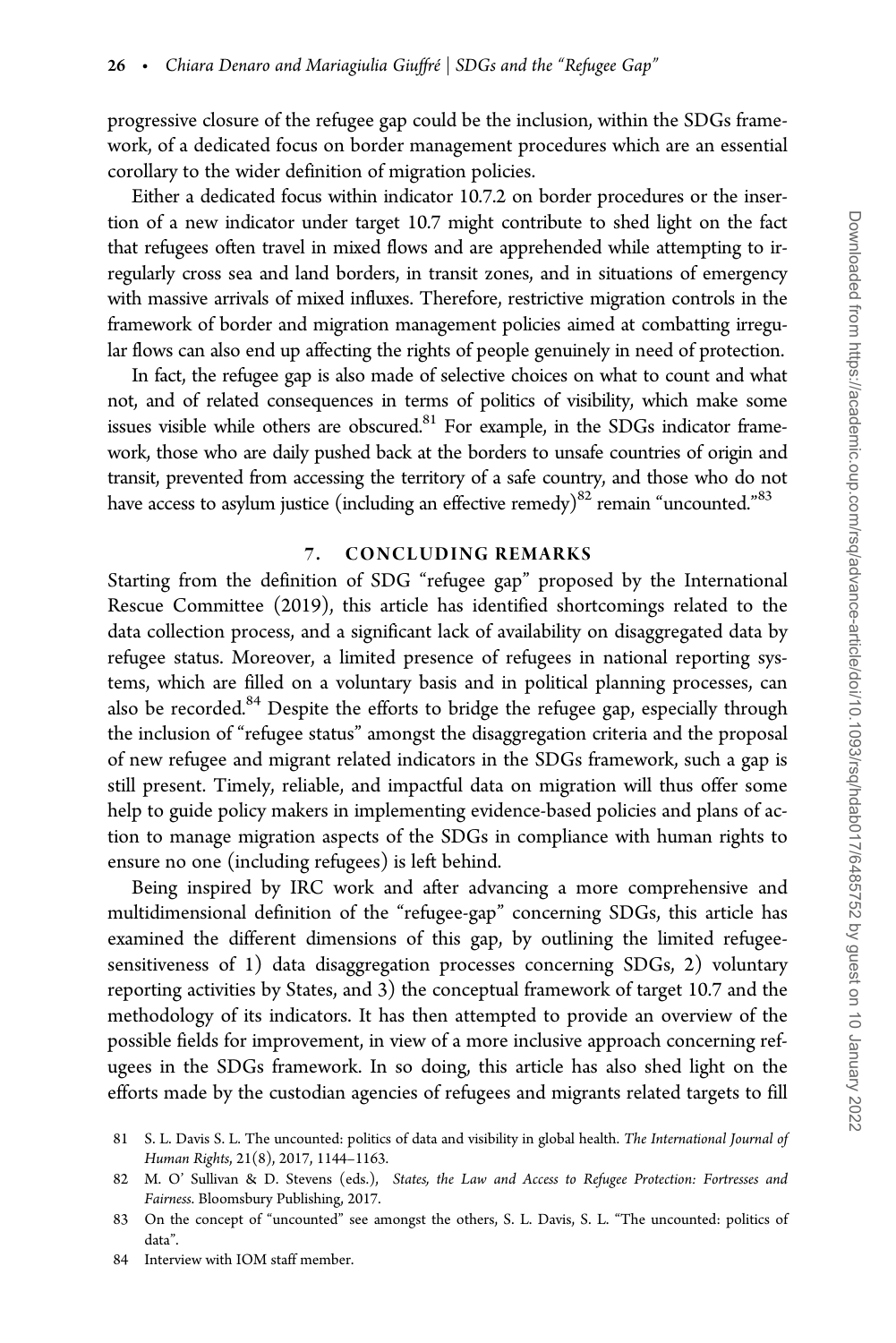what was defined a "refugee gap." The main focuses of this analysis have been data disaggregation policies, national reporting activities, and target 10.7, which is dedicated to migration policies, and comprises the recently added indicator on refugees. Moving the refugee-dedicated indicator ("the proportion of the population who are refugees, by country of origin") from Goal 16, focused on the rule of law, to Goal 10, which is about reducing inequalities, signifies moving the target away from access to human rights and asylum justice, to make it purely a "migration and development issue."

As target 10.7 has border management and surveillance as a priority, it does not come as a surprise that it refers to "well-managed" (rather than either "good," "safe," or "human rights-oriented") migration policies. Being focused on State action, and sovereignty in the management of borders, target 10.7 does not consider the agency of refugees in starting and completing a journey to seek and claim asylum in a safe country. As a consequence, the characterization of "well-managed migration policies" does not encompass the ultimate stage of refugees' travels, namely safe access to territory and to asylum procedures.

Despite its wide and comprehensive scope, target 10.7 is one of the most nebulous targets as it leaves uncertain the attention accorded to refugees within State migration policies. Indeed, while refugee-like' situations involve a lack of national protection, they are inextricably interlinked with issues equally relevant to the migration context, such as border management (including through extraterritorial policies of deterrence and containment of migratory flows aimed at preventing access to territory and asylum procedures—thus increasing the risk of refoulement).

This target is of relevance to the Migration Compact (adopted on 19 December 2018) whose framing stems from the UN development system having target 10.7 of the SDG as one of its main references.<sup>85</sup> However, the Migration Compact changed the language from "orderly, safe, regular and responsible migration" to "safe, orderly and regular migration." Such a loss does not have a merely terminological significance, as it questionably neglects that safe, orderly, and regular migration must also be "responsible."<sup>86</sup> While "safety" must include the safe delivery of human rights, the notion of "orderly" excludes actions that are arbitrary and contrary to the principle of the rule of law. Likewise, "regular" migration excludes State action that arbitrarily disregard rules on the entry and residence of migrants. As suggested by Guild, the concept of "responsible" migration policies means "States would be obliged to temper their claims to State sovereignty in pursuit of border control objectives. States' actions must be responsible not only in respect of other States and people, but also in respect of their international human rights commitments." <sup>87</sup>

Acting consistently with human rights both at the national level and in terms of international cooperation also implies respect for both the principle of nondiscrimination and the right to leave any country, including one's own, which is a fundamental precondition to the enjoyment of other rights, such as the right to seek

<sup>85</sup> Global Compact for Safe, Orderly and Regular Migration, UN doc A/RES/73/195 (19 December 2018).

<sup>86</sup> Guild E. (2018), The UN Global Compact for Safe, Orderly and Regular Migration: What Place for Human Rights?, IJRL 2018, 3.

<sup>87</sup> Guild (2018), ibid.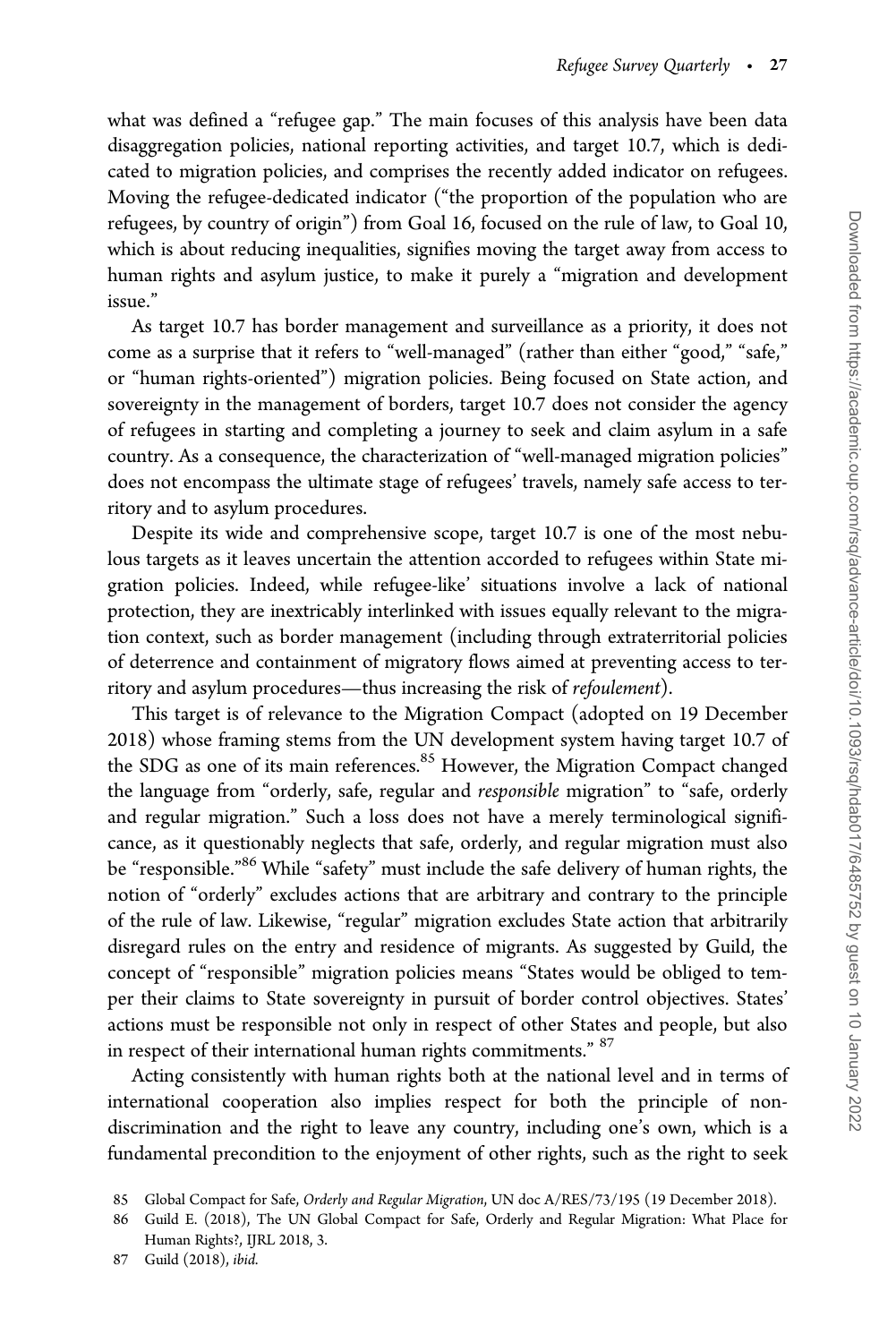asylum and the right not to be subjected to torture and other inhuman and degrading treatment. In this regard, the Refugee Compact, adopted on 2 August  $2018$ ,<sup>88</sup> aims to foster more predictable and equitable responsibility sharing when it comes to large-scale refugee flows and protracted displacement by finding effective solutions for those who need protection, such as resettlement and other legal pathways to safety.<sup>89</sup>

During our interviews we have also tried to understand what mechanisms could foster a major engagement of States in achieving SDGs by leaving no one behind, and what factors could push States to pursue these goals considering the voluntary nature of data collection, reporting activities and policy planning. However, without finding a univocal response by different experts, it seems this research has opened more questions than it has answered. Overall, the main field for improvement, in the direction of not leaving refugees behind in the achievement of SDG is the data disaggregation by refugee status, as advocated by UNHCR. However, the voluntary nature of the whole SDGs framework seems to be the most significant shortcoming. Against this background, we proposed, as a possible contribution to the potential progressive closure of the refugee gap, the inclusion, within the SDGs framework, of a dedicated focus on border management procedures, which must be considered essential components of "well-managed migration policies."

To conclude, even if not legally binding, the 2030 Sustainable Development Agenda provides a benchmark of the current standing of migrants' rights.<sup>90</sup> Indeed, it explicitly indicates that the agreed goals "seek to realize human rights" (Preamble) and "envisage a world of universal respect for human rights and human dignity, the rule of law, justice, equality and non-discrimination." While the targets are aspirational and global, the Agenda is grounded in the Universal Declaration of Human Rights and other international instruments relating to human rights and international law.<sup>91</sup> More specifically, States commit to its implementation in a spirit of solidarity and mutual trust accepting to "cooperate internationally to ensure safe, orderly and regular migration involving full respect for human rights and the humane treatment of migrants regardless of migration status, of refugees and of displaced persons."<sup>92</sup>

As international migration is, by its very nature, a cross-border phenomenon, it requires that international cooperation and well-managed migration policies consider that vulnerabilities do not only arise as a result of conditions in countries of origin or in countries of destination. They also depend on migrants' increasingly dangerous routes and on abuses perpetrated by smugglers or traffickers during these strenuous journeys.<sup>93</sup> Refugees and their numbers are a moving target themselves. People, for example, cease to be recognizable as refugees as they get long-term residence status

91 Agenda 2030, paras 10 and 19, available at:<https://sdgs.un.org/2030agenda> (last visited 18 May 2021).

<sup>88</sup> Global Compact on Refugees, UN doc A/73/12 (Part II) (2 August 2018)

<sup>89</sup> Jane McAdam, The Global Compacts on Refugees and Migration: A New Era for International Protection? IJRL 2018, 572.

<sup>90</sup> M. Panizzon, COVID-19 was a Big Test for UN Migration Initiatives. Did they Succeed? 2021, available at: (last visited 18 May 2021).

<sup>92</sup> Ibid., para 29. See also, paras 39 and 73.

<sup>93</sup> M.K. Solomon & S. Sheldon , 'The Global Compact for Migration: From the Sustainable Development Goals to a Comprehensive Agreement on Safe, Orderly and Regular Migration', IJRL, 2018, 588–89.